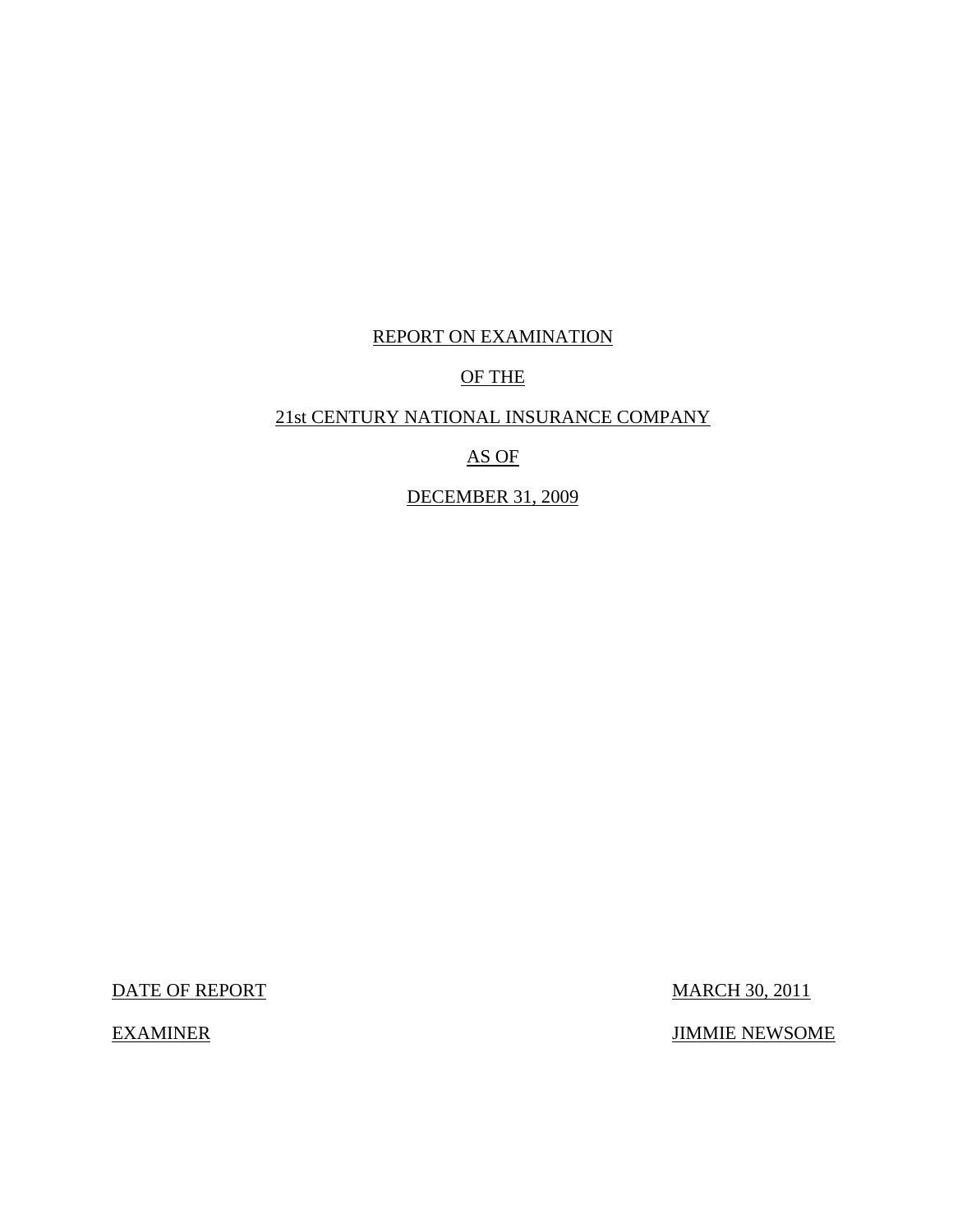# TABLE OF CONTENTS

| ITEM NO. |                                             | PAGE NO.       |
|----------|---------------------------------------------|----------------|
| 1.       | Scope of examination                        | $\overline{2}$ |
| 2.       | <b>Description of Company</b>               | 3              |
|          | A. Management                               | 4              |
|          | B. Territory and plan of operation          | 6              |
|          | C. Reinsurance                              | 8              |
|          | D. Holding company system                   | 10             |
|          | E. Significant operating ratios             | 13             |
| 3.       | <b>Financial statements</b>                 | 14             |
|          | A. Balance sheet                            | 14             |
|          | B. Statement of income                      | 16             |
|          | C. Capital and surplus account              | 17             |
| 4.       | Losses and loss adjustment expenses         | 17             |
| 5.       | Compliance with prior report on examination | 17             |
| 6.       | Summary of comments and recommendations     | 19             |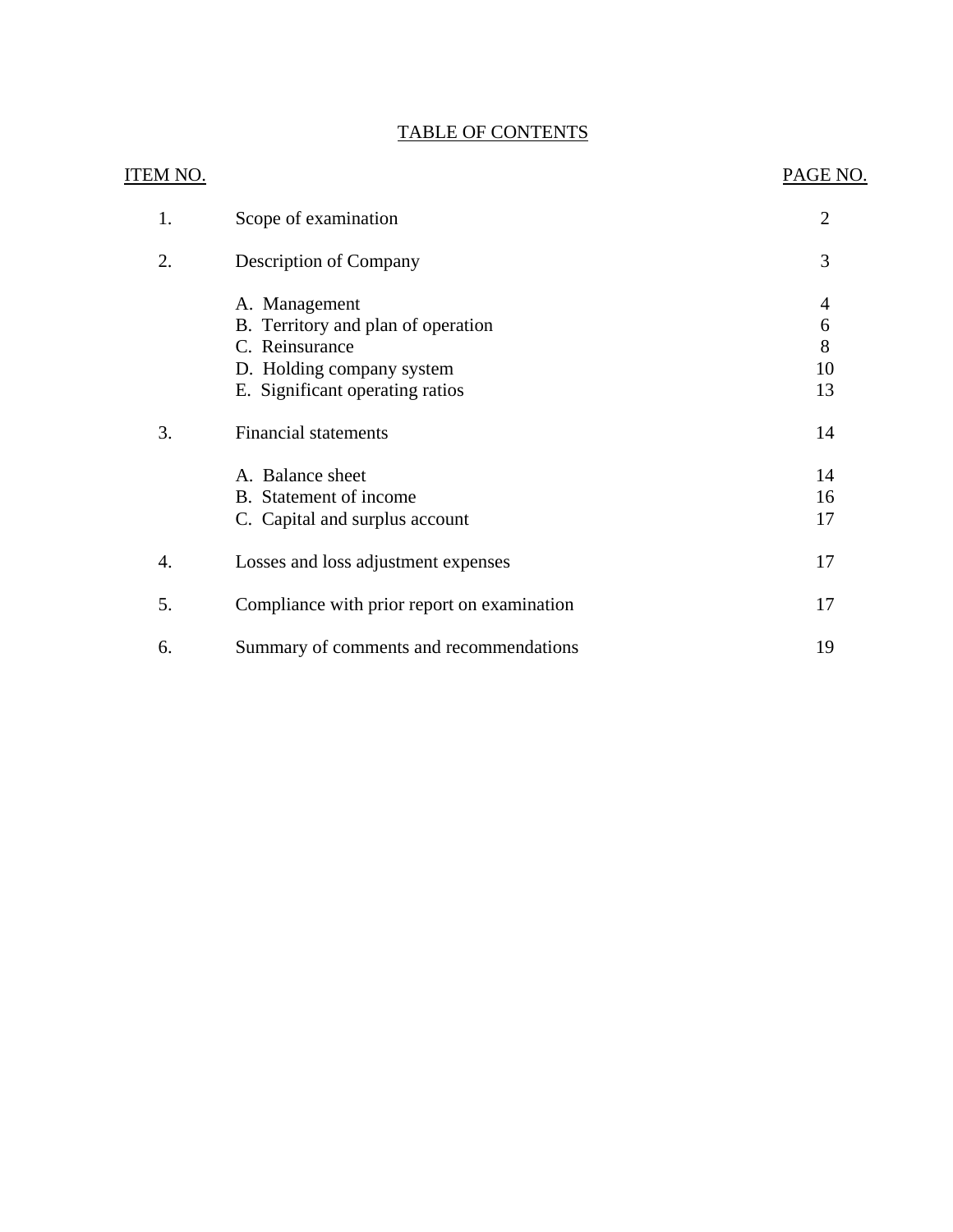

March 30, 2011

Honorable James J. Wrynn Superintendent of Insurance Albany, New York 12257

Sir:

Pursuant to the requirements of the New York Insurance Law, and in compliance with the instructions contained in Appointment Number 30528 dated May 18, 2010, attached hereto, I have made an examination into the condition and affairs of the 21st Century National Insurance Company as of December 31, 2009 and submit the following report thereon.

Wherever the designation "the Company" appears herein without qualification, it should be understood to indicate the 21st Century National Insurance Company.

Wherever the term "Department" appears herein without qualification, it should be understood to mean the New York Insurance Department.

The examination was conducted at the Company's main administrative office located at 3 Beaver Valley Road, Wilmington, Delaware 19803.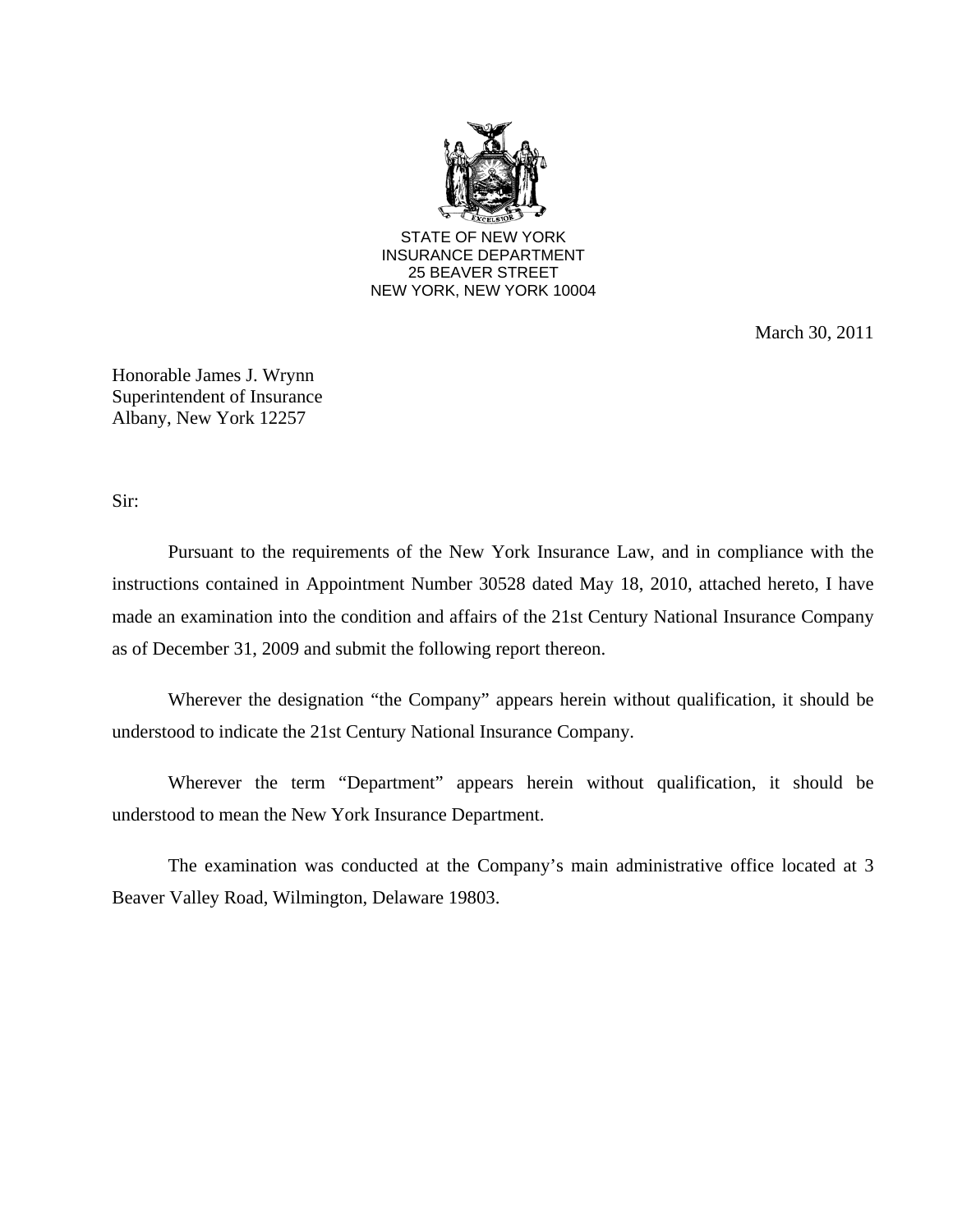#### 1. SCOPE OF EXAMINATION

<span id="page-3-0"></span>This examination was conducted as a multi-state examination of 21st Century Personal Auto Group ("21st Century PAG") Personal Lines Pool companies in coordination with the examination of other Farmers property and casualty companies conducted by the state of California as the lead state. Other states participating in this examination were Colorado, Delaware, Hawaii, Minnesota, New Jersey, Pennsylvania and Texas. The previous examination was conducted as of December 31, 2006. This examination covered the three-year period from January 1, 2007 through December 31, 2009. Transactions occurring subsequent to this period were reviewed where deemed appropriate by the examiner.

This examination was conducted in accordance with the National Association of Insurance Commissioners ("NAIC") Financial Condition Examiners Handbook ("Handbook"), which requires that we plan and perform the examination to evaluate the financial condition and identify prospective risks of the Company by obtaining information about the Company including corporate governance, identifying and assessing inherent risks within the Company and evaluating system controls and procedures used to mitigate those risks. This examination also includes assessing the principles used and significant estimates made by management, as well as evaluating the overall financial statement presentation, management's compliance with Statutory Accounting Principles and annual statement instructions when applicable to domestic state regulations.

All financially significant accounts and activities of the Company were considered in accordance with the risk-focused examination process. This examination also included a review and evaluation of the Company's own control environment assessment and an evaluation based upon the Company's Sarbanes Oxley documentation and testing. The examiners also relied upon audit work performed by the Company's independent public accountants when appropriate.

This examination report includes a summary of significant findings for the following items as called for in the Handbook:

> Significant subsequent events Company history Corporate records Management and control Fidelity bonds and other insurance Pensions, stock ownership and insurance plans Territory and plan of operation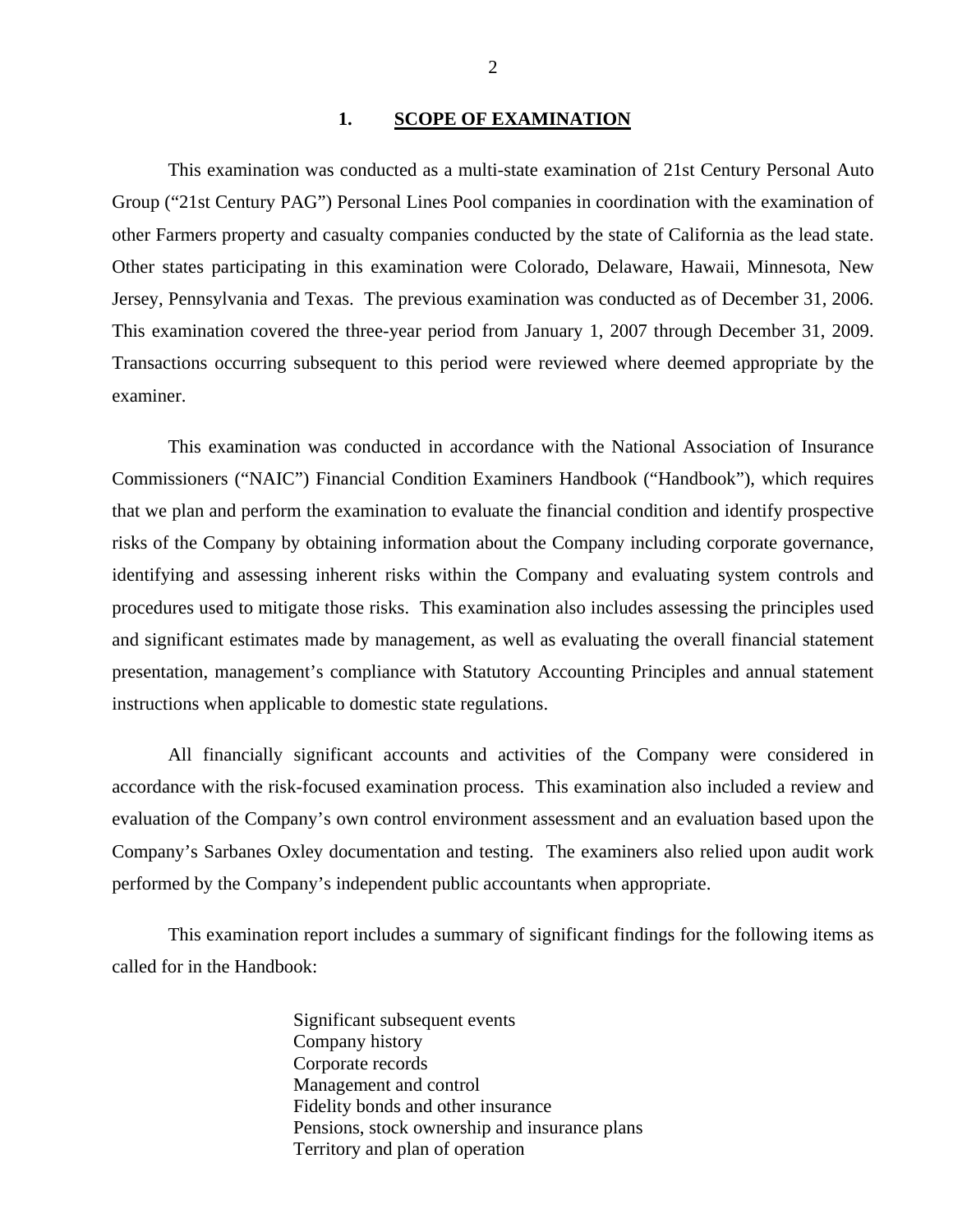Growth of Company Loss experience Reinsurance Accounts and records Statutory deposits Financial statements Summary of recommendations

<span id="page-4-0"></span>A review was also made to ascertain what action was taken by the Company with regard to comments and recommendations contained in the prior report on examination.

This report on examination is confined to financial statements and comments on those matters which involve departures from laws, regulations or rules, or which are deemed to require explanation or description.

#### **2. DESCRIPTION OF COMPANY**

The Company, formerly known as Abeille General Insurance Company, Inc., commenced business as a United States Branch of a foreign insurer on September 4, 1975. On December 12, 1994, the Company was incorporated in the State of New York.

On July 16, 1996, New Hampshire Indemnity Company, Inc. ("NHIC") purchased all of the issued and outstanding shares of the Company. NHIC was a direct wholly-owned subsidiary of New Hampshire Insurance Company, an indirect wholly-owned subsidiary of American International Group, Inc. ("AIG"), through June 30, 2009.

On February 1, 1997, the Company's name was changed to AIG National Insurance Company, Inc., which was approved by the Department on the same date.

 Farmers Underwriters Association, is the Attorney-in-Fact for FIE. Truck Underwriters Association The Company and other member companies that comprise the 21st Century Personal Auto Group ("21st Century PAG") were acquired by Farmers Group, Inc. ("FGI"), a subsidiary of Zurich Financial Services Ltd., from AIG, effective July 1, 2009. Subsequently on July 1, 2009, FGI sold the 21st Century PAG entities to Farmers Insurance Exchange ("FIE") (80%), Truck Insurance Exchange ("Truck") (10%), and Fire Insurance Exchange ("Fire") (10%). FGI, doing business as is the Attorney-in-Fact for Truck. Fire Underwriters Association is the Attorney-in-Fact for Fire. FGI owns 100% of Truck Underwriters Association and Fire Underwriters Association. 21st Century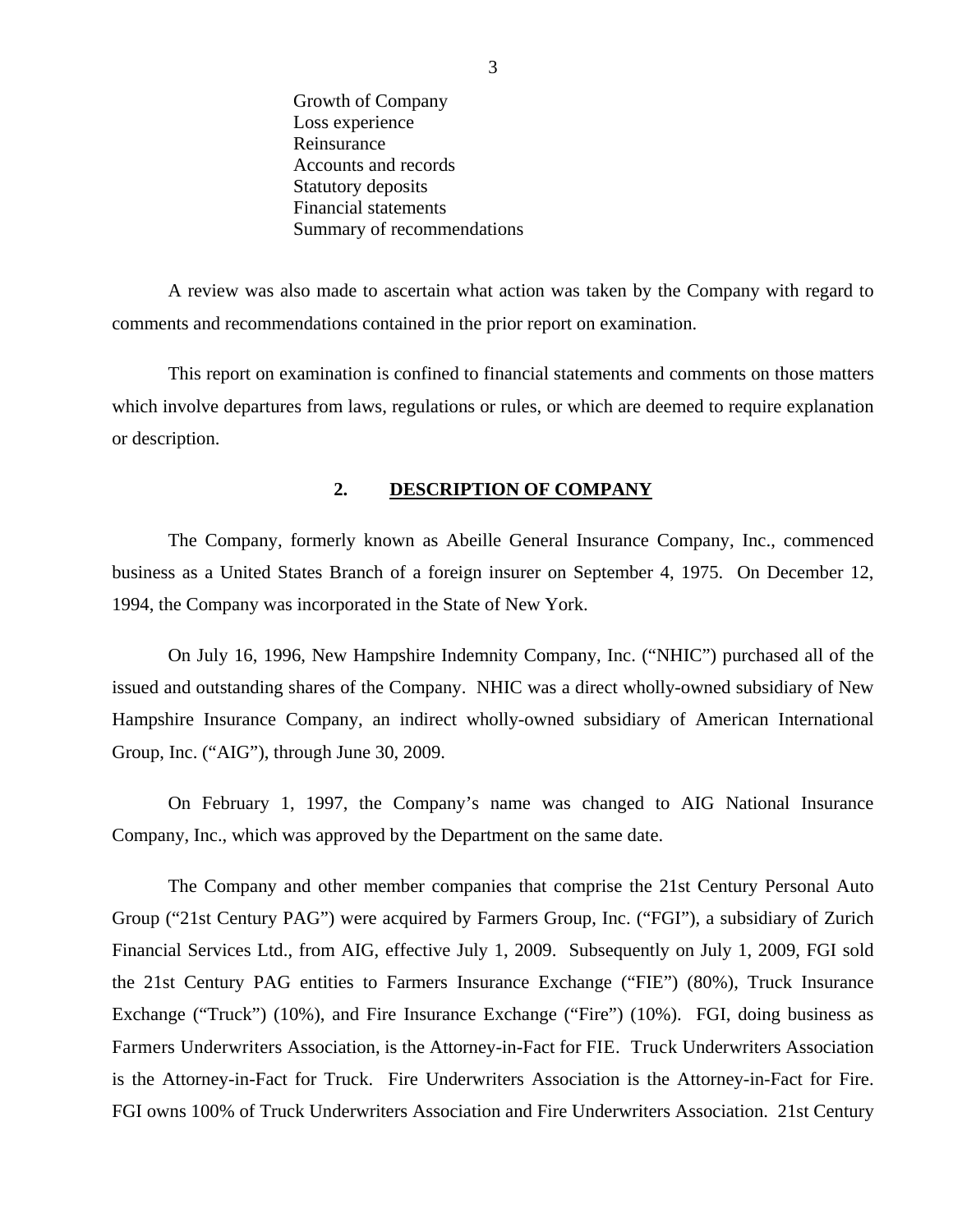<span id="page-5-0"></span>PAG is comprised of eighteen insurance companies domiciled in nine states and ten related noninsurance entities.

Effective July 1, 2009, the outstanding shares of NHIC, the Company's direct parent, are owned 80% by FIE, 10% by Truck, and 10% by Fire. The Company continues to be a direct whollyowned subsidiary of NHIC, which changed its name to 21st Century Security Insurance Company, effective April 1, 2010.

At December 31, 2009, capital paid in was \$6,000,000 consisting of 60,000 shares of common stock at \$100 par value per share. All authorized shares are issued and outstanding. Gross paid in and contributed surplus was \$4,791,928.

Subsequent to the examination date, the Company changed its name to 21st Century National Insurance Company, which was adopted by the shareholders and the board of directors on December 4, 2009, and approved by the Department on January 14, 2010, to become effective April 1, 2010.

#### A. Management

Pursuant to the Company's charter and by-laws, as amended and restated, management of the Company is vested in a board of directors, consisting of not less than thirteen or more than twentyone members. The board is required to meet at least one time during each calendar year. At December 31, 2009, the board of directors was comprised of the following thirteen members:

| Name and Residence                               | <b>Principal Business Affiliation</b>                                                                         |
|--------------------------------------------------|---------------------------------------------------------------------------------------------------------------|
| Karen Moller Alejnikov<br>Valley Forge, PA       | Executive Vice President – Operations,<br>21st Century Insurance and Financial Services, Inc.                 |
| Robin Ken Campaniano<br>Honolulu, HI             | Vice Chairman, President & Chief Executive<br>Officer,<br>Farmers Insurance Hawaii, Inc.                      |
| Jeffrey John Dailey<br>Los Angeles, CA           | Executive Vice President – Personal Lines,<br>Farmers Group, Inc.                                             |
| <b>Anthony James DeSantis</b><br>Centerville, DE | Chairman, President & Chief Executive Officer,<br>21st Century Insurance and Financial Services, Inc.         |
| William Donald Loucks, Jr.<br>Glen Mills, PA     | Executive Vice President & Chief Operating<br>Officer,<br>21st Century Insurance and Financial Services, Inc. |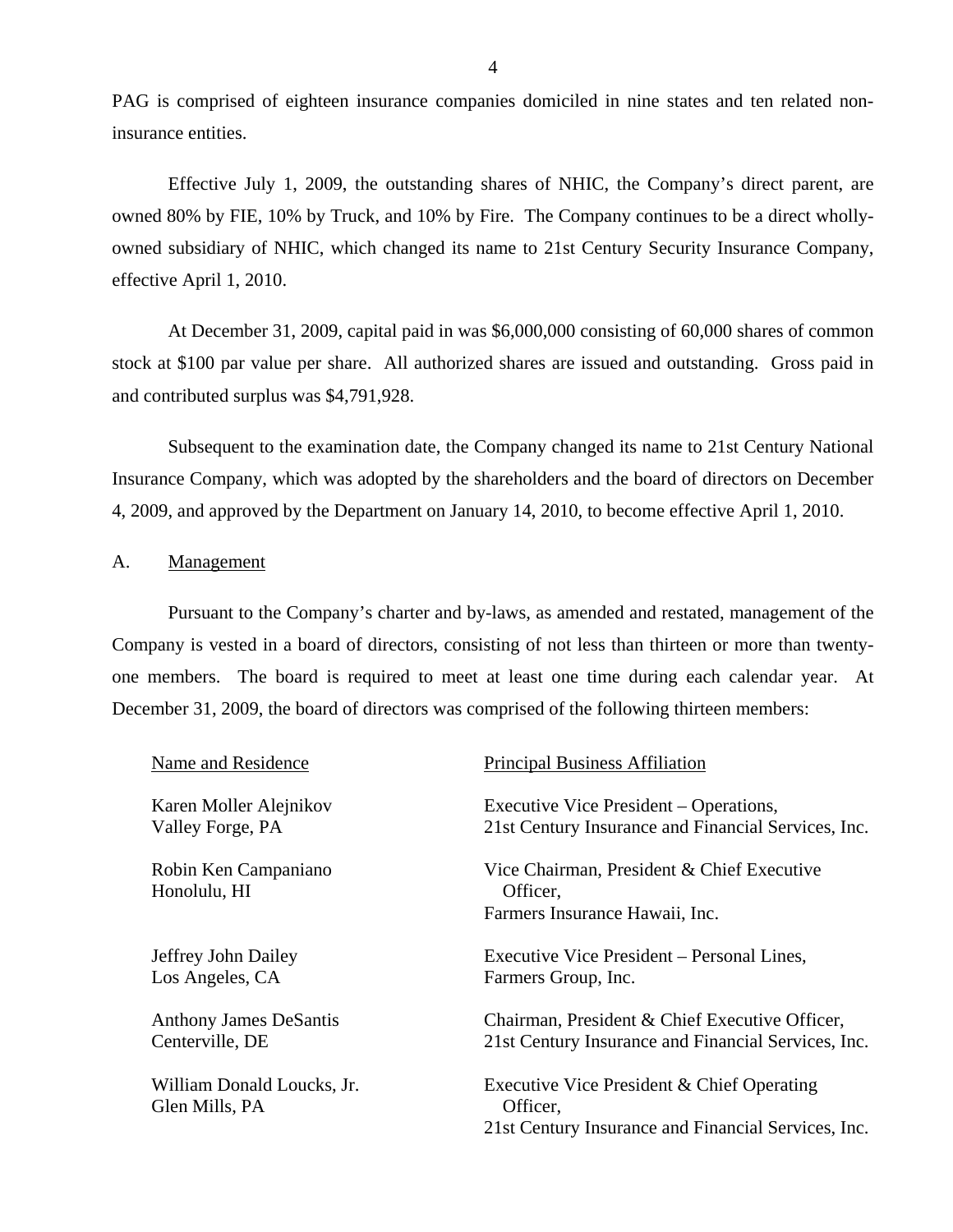| Name and Residence                 | <b>Principal Business Affiliation</b>                                                                                    |
|------------------------------------|--------------------------------------------------------------------------------------------------------------------------|
| Lisa Shari Mahaffey                | Claims Counsel,                                                                                                          |
| Baldwin, NY                        | 21st Century Insurance and Financial Services, Inc.                                                                      |
| <b>Ronald Gregory Myhan</b>        | Executive Vice President – Finance,                                                                                      |
| Laguna Beach, CA                   | <b>Farmers Exchanges</b>                                                                                                 |
| Glenn Alan Pfeil<br>Wilmington, DE | Chief Financial Officer, Executive Vice President<br>& Treasurer,<br>21st Century Insurance and Financial Services, Inc. |
| James Anthony Porcari, III         | Senior Vice President – Claims,                                                                                          |
| Alpharetta, GA                     | 21st Century Insurance and Financial Services, Inc.                                                                      |
| Donald Walter Procopio             | Senior Vice President & Chief Actuary,                                                                                   |
| Aldan, PA                          | 21st Century Insurance and Financial Services, Inc.                                                                      |
| Bryan Marc Rothenberg              | Managing Attorney,                                                                                                       |
| Plainview, NY                      | 21st Century Insurance and Financial Services, Inc.                                                                      |
| Mhayse Gokul Samalya               | Executive Vice President – Commercial Lines,                                                                             |
| Topanga, CA                        | Farmers Group, Inc.                                                                                                      |
| F. Robert Woudstra                 | Chief Executive Officer,                                                                                                 |
| Los Angeles, CA                    | Farmers Group, Inc.                                                                                                      |

5

A review of the minutes of the board of directors' meetings held during the examination period indicated that the meetings were generally well attended and each board member had an acceptable record of attendance.

Section 312(b) of the New York State Insurance Law states in part:

"A copy of the report shall be furnished by such insurer or other person to each member of its board of directors and each such member shall sign a statement which shall be retained in the insurer's files confirming that such member has received and read such report."

The Company was unable to provide the signed statement from each director on the board of directors that they had received and read the prior report on examination of AIG National Insurance Company, Inc. as of December 31, 2006.

It is recommended that the Company obtain and maintain the signed statements from each member of its board of directors confirming that such member has received and read the report on examination pursuant to the provisions of Section 312(b) of the New York Insurance Law.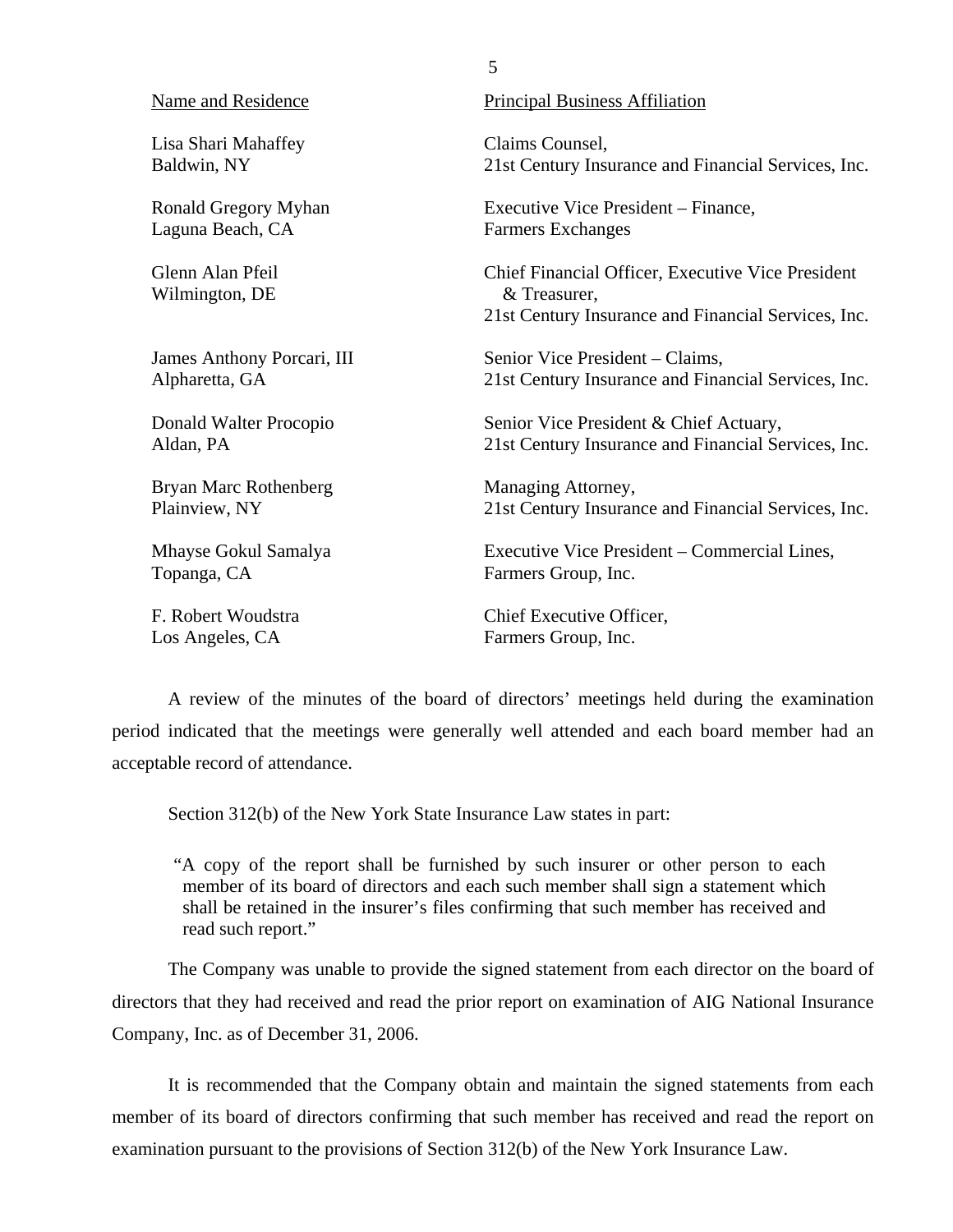6

As of December 31, 2009, the principal officers of the Company were as follows:

| Name                   | Title                                               |
|------------------------|-----------------------------------------------------|
| Anthony J. DeSantis    | President & Chief Executive Officer                 |
| Glenn A. Pfeil         | Chief Financial Officer, Executive Vice President & |
|                        | Treasurer                                           |
| Esta L. Cain           | Senior Vice President, Secretary & General Counsel  |
| Karen M. Alejnikov     | <b>Senior Vice President</b>                        |
| William D. Loucks, Jr. | <b>Senior Vice President</b>                        |
| James A. Porcari, III  | <b>Senior Vice President</b>                        |
| Donald W. Procopio     | Senior Vice President & Chief Actuary               |
|                        |                                                     |

# B. Territory and Plan of Operation

As of December 31, 2009, the Company was licensed to write business in forty-one states and the District of Columbia. The Company is also approved as an accredited reinsurer in Connecticut.

As of the examination date, the Company was authorized to transact the kinds of insurance as defined in the following numbered paragraphs of Section 1113(a) of the New York Insurance Law:

| P <u>aragraph</u> | Line of Business                               |
|-------------------|------------------------------------------------|
| 3                 | Accident and health                            |
| 4                 | Fire                                           |
| 5                 | Miscellaneous property                         |
| 6                 | Water damage                                   |
| 7                 | Burglary and theft                             |
| 8                 | Glass                                          |
| 9                 | Boiler and machinery                           |
| 10                | Elevator                                       |
| 11                | Animal                                         |
| 12                | Collision                                      |
| 13                | Personal injury liability                      |
| 14                | Property damage liability                      |
| 15                | Workers' compensation and employers' liability |
| 16                | Fidelity and surety                            |
| 17                | Credit                                         |
| 19                | Motor vehicle and aircraft physical damage     |
| 20                | Marine and inland marine                       |
| 21                | Marine protection and indemnity                |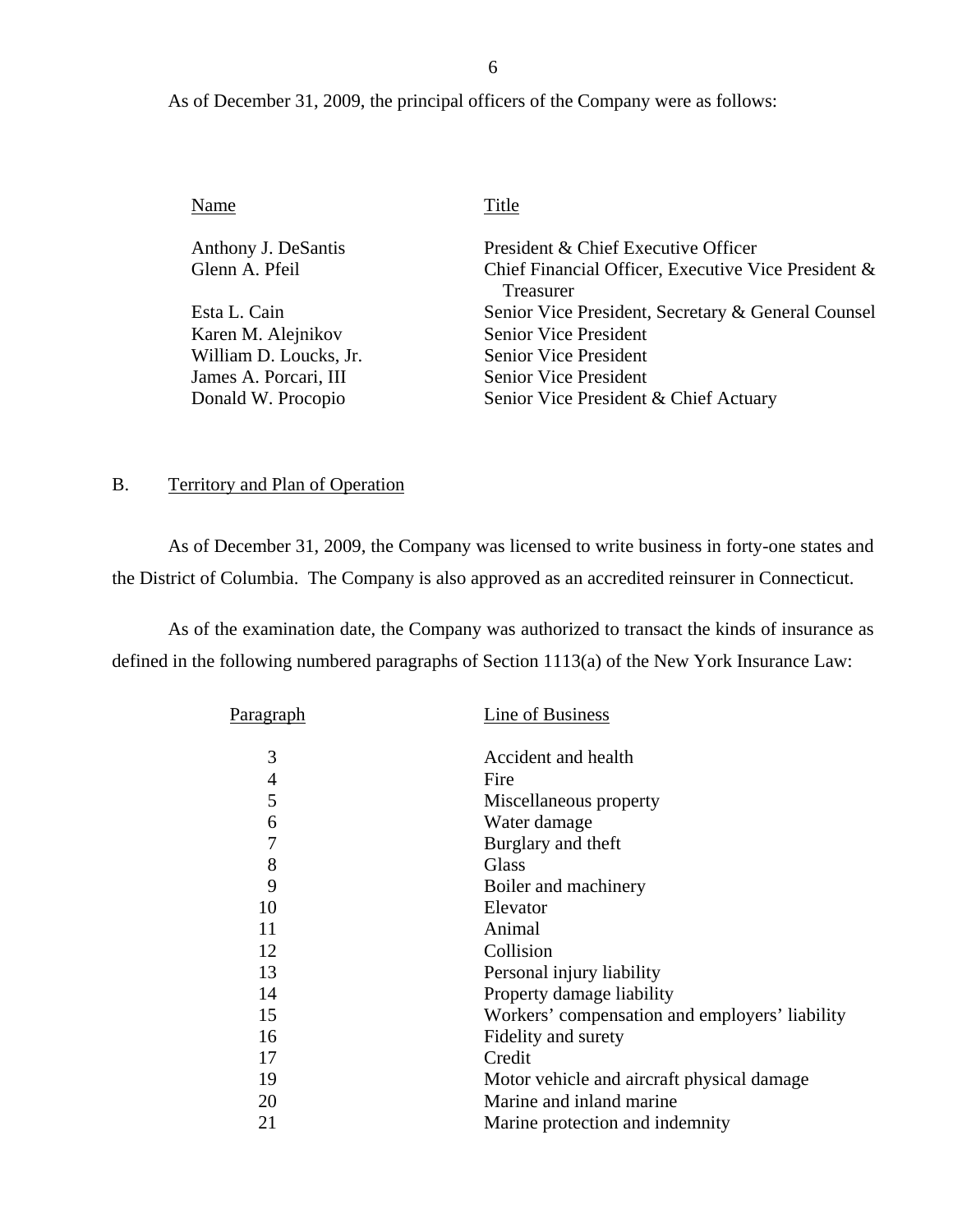The Company is also authorized to transact such workers' compensation insurance as may be incidental to coverages contemplated under paragraphs 20 and 21 of Section 1113 (a) of the New York Insurance Law, including insurances described in the Longshoremen's and Harbor Workers' Compensation Act (Public Law No. 803,  $69<sup>th</sup>$  Congress as amended; 33 USC Section 901 et seq. as amended).

The Company's primary business is providing voluntary private passenger automobile insurance. The Company markets its personal automobile insurance through independent agents. The Company also participates in the National Flood Insurance Program ("NFIP") and the Write Your Own ("WYO") program of the Federal Insurance Administration ("FIA") of the Federal Emergency Management Agency ("FEMA") and granted authority to National Flood Services, Inc. ("NFS") to act for and on behalf of the Company in matters required for NFS to supervise and conduct the handling of the flood insurance business.

Based upon the lines of business for which the Company is licensed, and the Company's current capital structure, and pursuant to the requirements of Articles 13 and 41 of the New York Insurance Law, the Company is required to maintain a minimum surplus to policyholders in the amount of \$6,000,000.

The following schedule shows the direct premiums written by the Company both in total and in New York for the period under examination:

#### DIRECT PREMIUMS WRITTEN

|               |                |                               | Premiums Written in New York as a    |
|---------------|----------------|-------------------------------|--------------------------------------|
| Calendar Year | New York State | <b>Total Premiums Written</b> | Percentage of Total Premiums Written |
|               |                |                               |                                      |
| 2007          | \$44,271,514   | \$340,369,293                 | 13.01%                               |
| 2008          | \$31,459,776   | \$283,180,154                 | 11.11\%                              |
| 2009          | \$14,547,459   | \$175,351,128                 | 8.30%                                |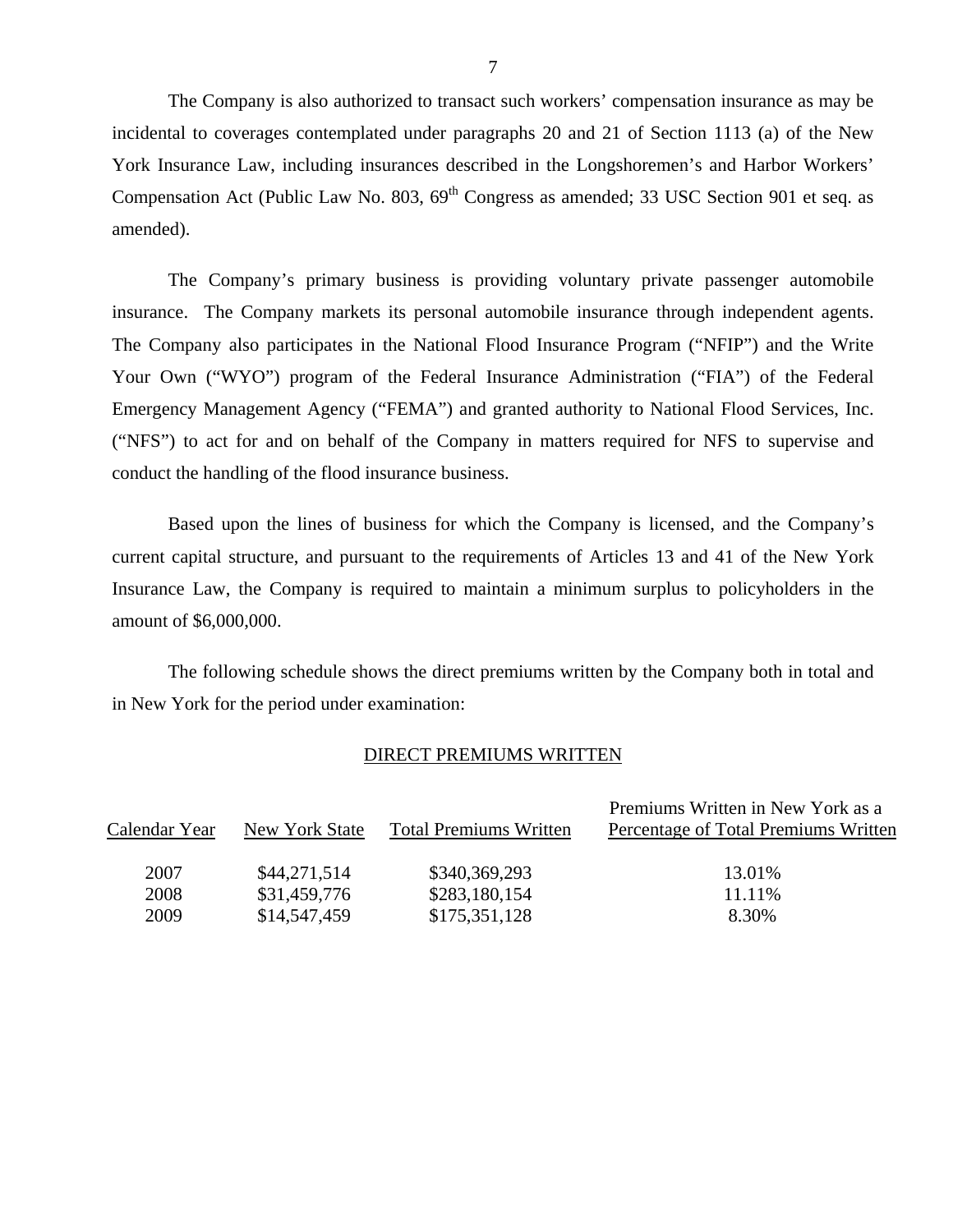#### <span id="page-9-0"></span>C. Reinsurance

#### Assumed Reinsurance

The Company's assumed reinsurance program consists mainly of private passenger auto liability, auto physical damage, homeowners, earthquake and commercial auto liability coverage assumed on a quota share basis, pursuant to the terms of an intercompany pooling agreement with authorized affiliated cedents. Additionally, the Company's participation in various mandated pools is reflected in its assumed reinsurance activity. The Company utilizes reinsurance accounting as defined in NAIC Accounting Practices and Procedures Manual, Statements of Statutory Accounting Principles ("SSAP") No. 62 for all of its assumed reinsurance business.

The Company's assumed reinsurance business has decreased since the last examination.

#### Intercompany Pooling Agreement

The Company was party to an intercompany pooling agreement, effective January 1, 1996, and as subsequently amended. In connection with the sale of the 21st Century PAG companies to Farmers Insurance Exchange ("FIE"), Truck Insurance Exchange ("Truck"), and Fire Insurance Exchange ("Fire"), the intercompany pooling agreement was subsequently amended and restated effective June 30, 2009 (the "Amended Agreement").

Pursuant to the terms and conditions of the Amended Agreement, 100% of the net business written by each of the pool members is ceded to the 21st Century North America Insurance Company ("21st CNAIC"), the lead insurer in the 21st Century PAG Personal Lines Pool. 21st CNAIC will cede and retrocede all liabilities relating to losses with a date of loss prior to July 1, 2009, to the members of the 21st Century PAG Personal Lines Pool based on each pool member's fixed pooling participation percentage. Losses which have a date of loss on and after July 1, 2009, will be ceded to FIE by 21st CNAIC pursuant to the terms of a 100% quota share reinsurance agreement between 21st CNAIC and FIE.

At December 31, 2009, the pool members and their applicable pooling participation percentage in the 21st Century PAG Personal Lines Pool were as follows: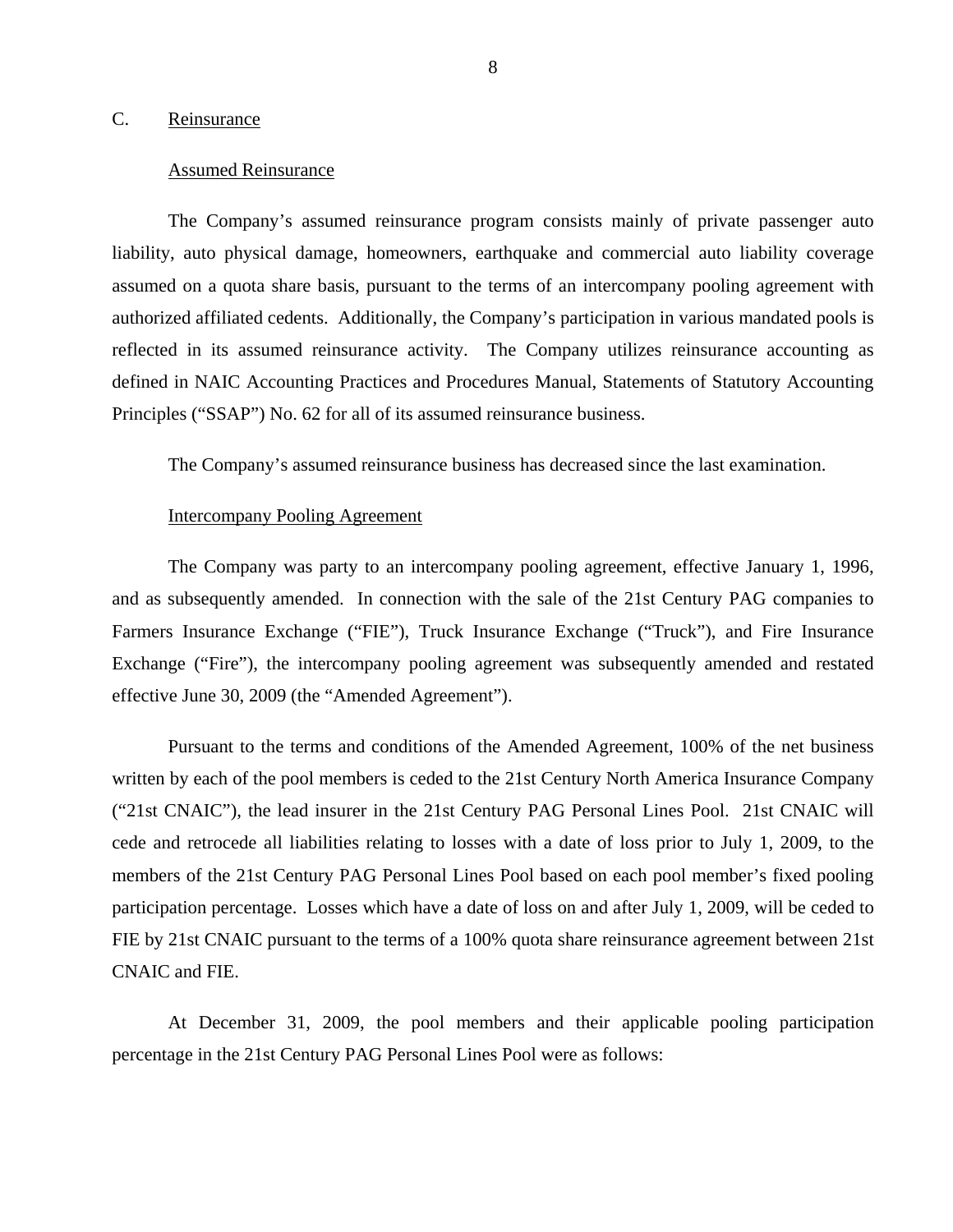| Pool Member                                       | <b>State of Domicile</b> | Pooling Percentage |
|---------------------------------------------------|--------------------------|--------------------|
|                                                   |                          |                    |
| 21st Century North America Insurance Company      | NY.                      | 23.00%             |
| 21st Century Centennial Insurance Company         | PA                       | 20.00%             |
| 21st Century Insurance Company                    | CA                       | 20.00%             |
| 21st Century Premier Insurance Company            | PA                       | 10.00%             |
| 21st Century Security Insurance Company           | PA                       | 8.00%              |
| Farmers Insurance Hawaii, Inc.                    | H                        | 4.00%              |
| 21st Century Assurance Company                    | DE                       | 2.00%              |
| 21st Century Indemnity Insurance Company          | PA                       | 2.00%              |
| 21st Century Pacific Insurance Company            | CO                       | 2.00%              |
| 21st Century Preferred Insurance Company          | <b>PA</b>                | 2.00%              |
| 21st Century Pinnacle Insurance Company           | <b>NJ</b>                | 1.75%              |
| 21st Century Auto Insurance Company of New Jersey | NJ                       | 1.50%              |
| 21st Century Advantage Insurance Company          | <b>MN</b>                | 1.00%              |
| 21st Century National Insurance Company           | <b>NY</b>                | 1.00%              |
| 21st Century Superior Insurance Company           | CA                       | 1.00%              |
| American Pacific Insurance Company, Inc.          | H <sub>I</sub>           | 0.50%              |
| 21st Century Casualty Company                     | <b>CA</b>                | 0.25%              |
| 21st Century Insurance Company of the Southwest   | TX                       | 0.00%              |

#### Ceded Reinsurance

At December 31, 2009, the Company had the following ceded reinsurance program in effect:

#### Private Client Group ("PCG") Business Reinsurance and Administration Agreement

Effective June 30, 2009, the Company and various affiliated companies entered into a PCG business reinsurance and administration agreement with National Union Fire Insurance Company of Pittsburgh, PA ("NUFIC"), an unaffiliated reinsurer. Under the terms of the agreement, all liabilities relating to new PCG business written by members of the 21st Century PAG Personal Lines Pool on or after July 1, 2009 will be assumed by the 21st Century North America Insurance Company ("21st CNAIC"). In turn, the 21st CNAIC will cede and retrocede all liabilities associated with the new PCG policies written to NUFIC.

Reinsurance agreements with affiliates were reviewed for compliance with Article 15 of the New York Insurance Law. It was noted that all affiliated reinsurance agreements were filed with the Department pursuant to the provisions of Section 1505(d)(2) of the New York Insurance Law.

It is the Company's policy to obtain the appropriate collateral for its cessions to unauthorized reinsurers. Letters of credit obtained by the Company to take credit for cessions to unauthorized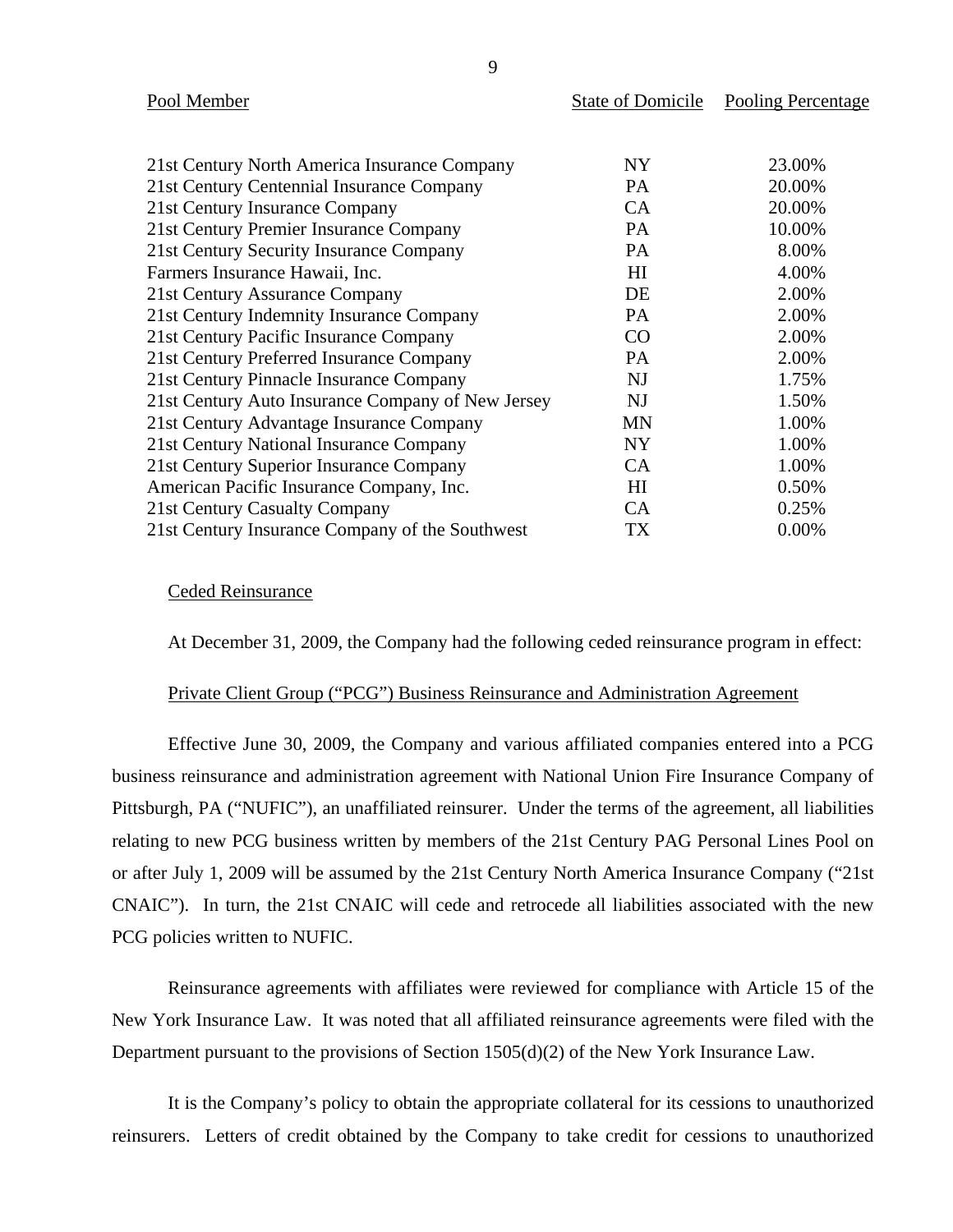<span id="page-11-0"></span>reinsurers were reviewed for compliance with Department Regulations 133. No exceptions were noted.

All significant ceded reinsurance agreements in effect as of the examination date were reviewed and found to contain the required clauses, including an insolvency clause meeting the requirements of Section 1308 of the New York Insurance Law.

Examination review of the Schedule F data reported by the Company in its filed annual statement was found to accurately reflect its reinsurance transactions. Additionally, management has represented that all material ceded reinsurance agreements transfer both underwriting and timing risk as set forth in SSAP No. 62. Representations were supported by appropriate risk transfer analyses and an attestation from the Company's chief executive officer pursuant to the NAIC Annual Statement Instructions. Additionally, examination review indicated that the Company was not a party to any finite reinsurance agreements. All ceded reinsurance agreements were accounted for utilizing reinsurance accounting as set forth in paragraphs 18 through 25 of SSAP No. 62.

During the period covered by this examination, the Company commuted various reinsurance agreements where it was a ceding and/or assuming reinsurer. These commutations were neutral to the Company's surplus position.

#### D. Holding Company System

The Company is a member of the 21st Century Personal Auto Group ("21st Century PAG"). The Company and other members of 21st Century PAG were acquired by Farmers Group, Inc., a subsidiary of Zurich Financial Services Ltd. from American International Group, Inc., effective July 1, 2009. Subsequently on July 1, 2009, FGI sold the 21st Century PAG entities to Farmers Insurance Exchange ("FIE"), Truck Insurance Exchange ("Truck"), and Fire Insurance Exchange ("Fire"). FGI, doing business as Farmers Underwriters Association, is the Attorney-in-Fact for FIE. Truck Underwriters Association is the Attorney-in-Fact for Truck. Fire Underwriters Association is the Attorney-in-Fact for Fire. FGI owns 100% of Truck Underwriters Association and Fire Underwriters Association.

The Company is a wholly-owned subsidiary of 21st Century Security Insurance Company (f/k/a New Hampshire Indemnity Company, Inc.), a Pennsylvania domiciled corporation, which is owned 80% by Farmers Insurance Exchange, 10% by Truck Insurance Exchange, and 10% by Fire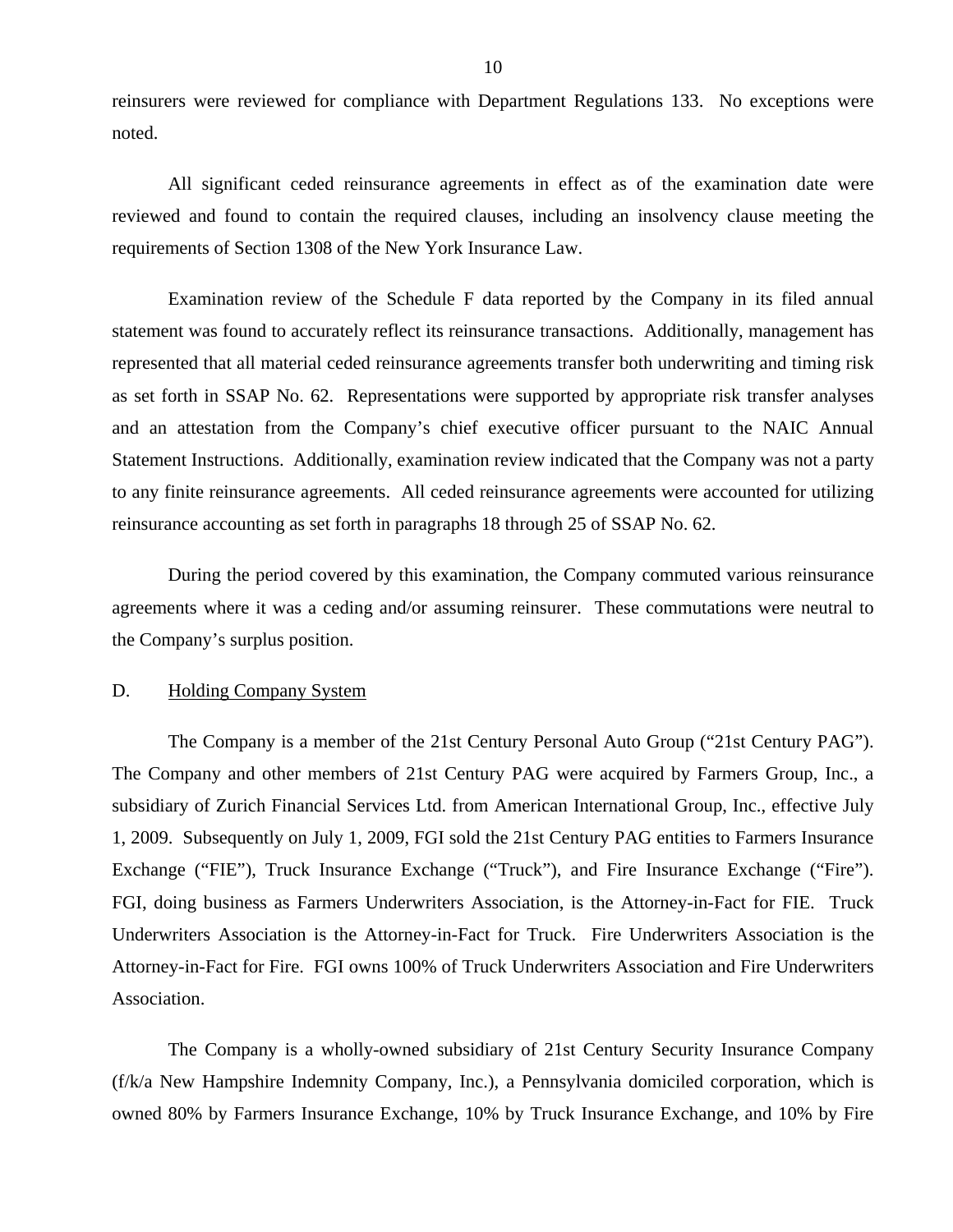Insurance Exchange; all California domiciled corporations. Farmers Insurance Exchange has been deemed the ultimate controlling entity.

A review of the holding company registration statements filed with this Department indicated that such filings were complete and filed in a timely manner pursuant to Article 15 of the New York Insurance Law and Department Regulation 52.

The following is an abridged organizational chart of the holding company system at December 31, 2009, which reflects the 21st Century PAG companies' new names as of April 1, 2010:

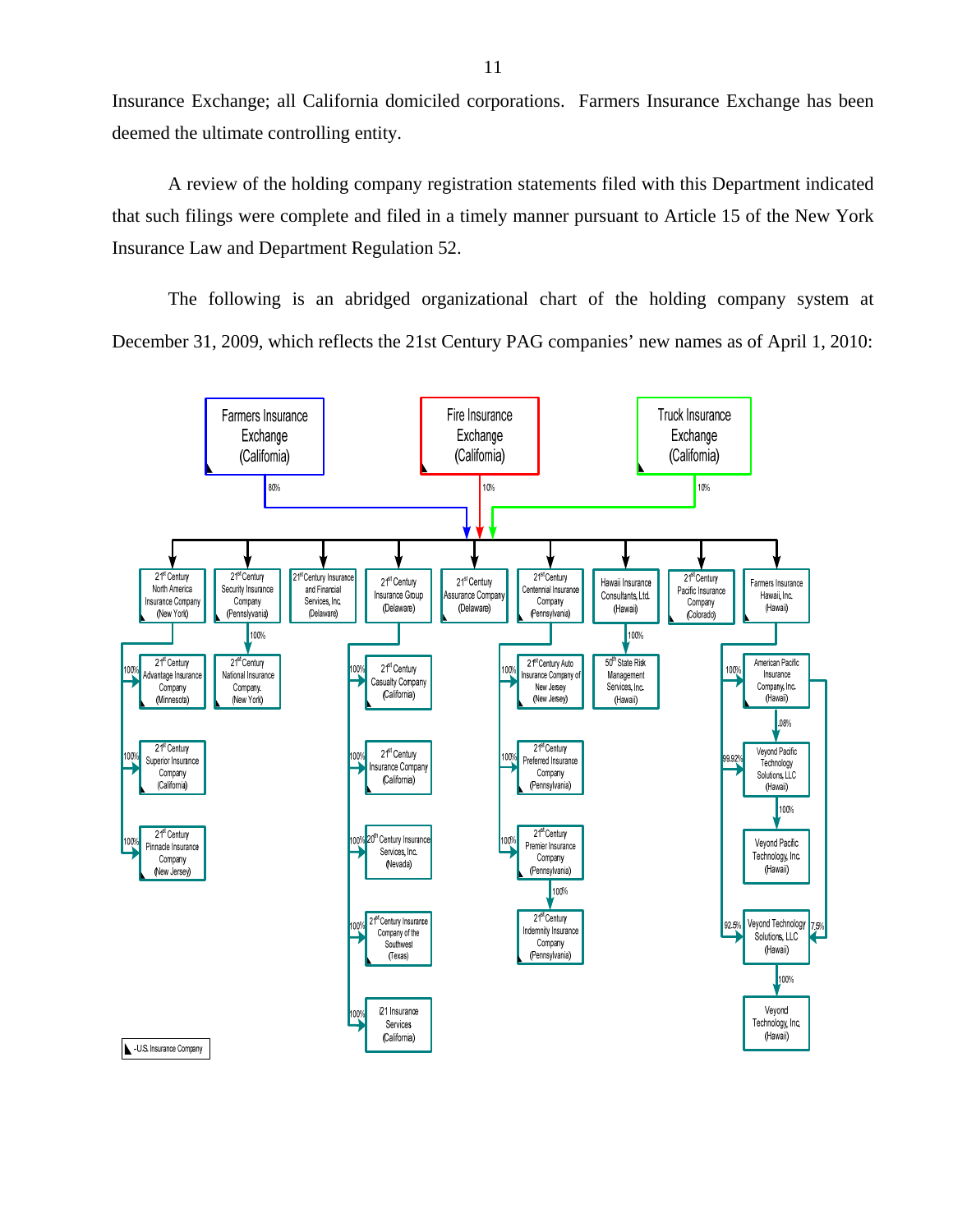At December 31, 2009, the Company was party to the following agreements with other members of its holding company system:

#### 1. Tax Sharing Agreement

Effective July 1, 2009, the Company participates in a tax allocation agreement with its ultimate parent, Farmers Insurance Exchange. Pursuant to the provisions of Section 1505(d) of the New York Insurance Law and Department Circular Letter 1979-33, the agreement and any subsequent amendments thereto are required to be submitted to the Department for non-disapproval at least 30 days prior to the effective date. It was noted that the Company did not submit the agreement to the Department until September 23, 2010 and the Department non-disapproved it on January 19, 2011 with an effective date no earlier than November 1, 2010.

It is recommended that the Company adhere to the provisions of Section 1505(d) of the New York Insurance Law and Department Circular Letter 1979-33.

#### Intercompany Balances

It is noted that settlements between the Company and 21st Century North America Insurance Company for its share of the management services and for pooling transactions are not made on a timely basis. At December 31, 2009, the Company reported an admitted asset for "Receivable from parent, subsidiaries and affiliates" in the amount of \$6.3 million, which was not settled until September 2010 when it settled balances through June 30, 2010.

Paragraph 6 of SSAP No. 25 states:

Transactions between related parties must be in the form of a written agreement. The written agreement must provide for timely settlement of amounts owed, with a specified date due. Amounts owed to the reporting entity over ninety days from the written agreement due date shall be nonadmitted, except to the extent this is specifically addressed by other statements of statutory accounting principals (SSAPs). If the due date is not addressed by the written agreement, any uncollected receivable is nonadmitted.

It is recommended that the Company settle its intercompany balances in a timely manner and not admit any amounts over ninety days due pursuant to the provisions of SSAP No. 25.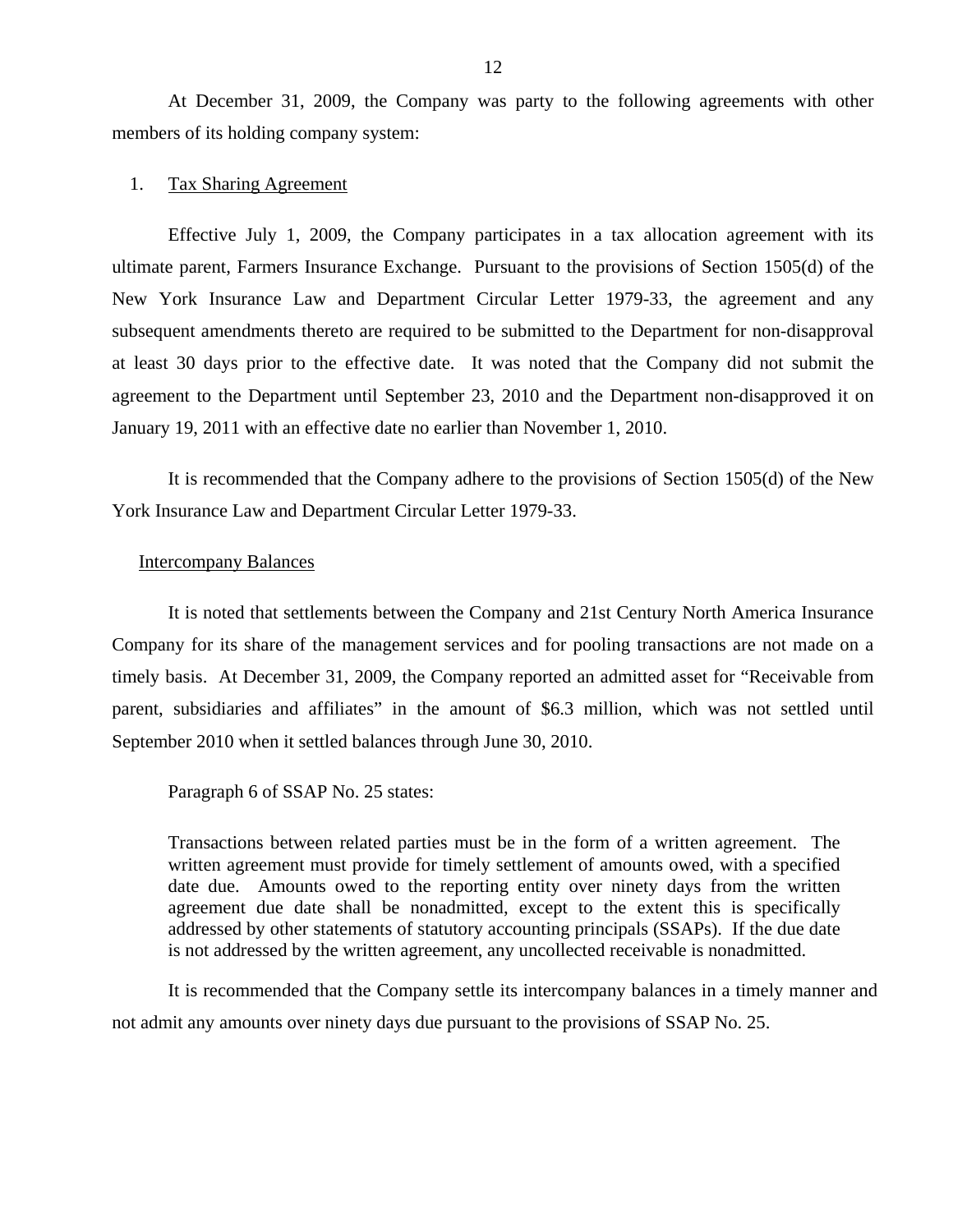E. Significant Operating Ratios

The following ratios have been computed as of December 31, 2009, based upon the results of this examination:

| Net premiums written to surplus as regards policyholders                               | $0\%$ |
|----------------------------------------------------------------------------------------|-------|
| Liabilities to liquid assets (cash and invested assets less investments in affiliates) | 49%   |
| Premiums in course of collection to surplus as regards policyholders                   | $0\%$ |

All of the above ratios fall within the benchmark ranges set forth in the Insurance Regulatory Information System of the National Association of Insurance Commissioners.

The underwriting ratios presented below are on an earned/incurred basis and encompass the three-year period covered by this examination:

|                                              | <b>Amounts</b> | Ratios  |
|----------------------------------------------|----------------|---------|
| Losses and loss adjustment expenses incurred | \$68,874,464   | 77.65%  |
| Other underwriting expenses incurred         | 24,013,997     | 27.07   |
| Net underwriting loss                        | (4,190,575)    | (4.72)  |
| Premiums earned                              | \$88,697,886   | 100.00% |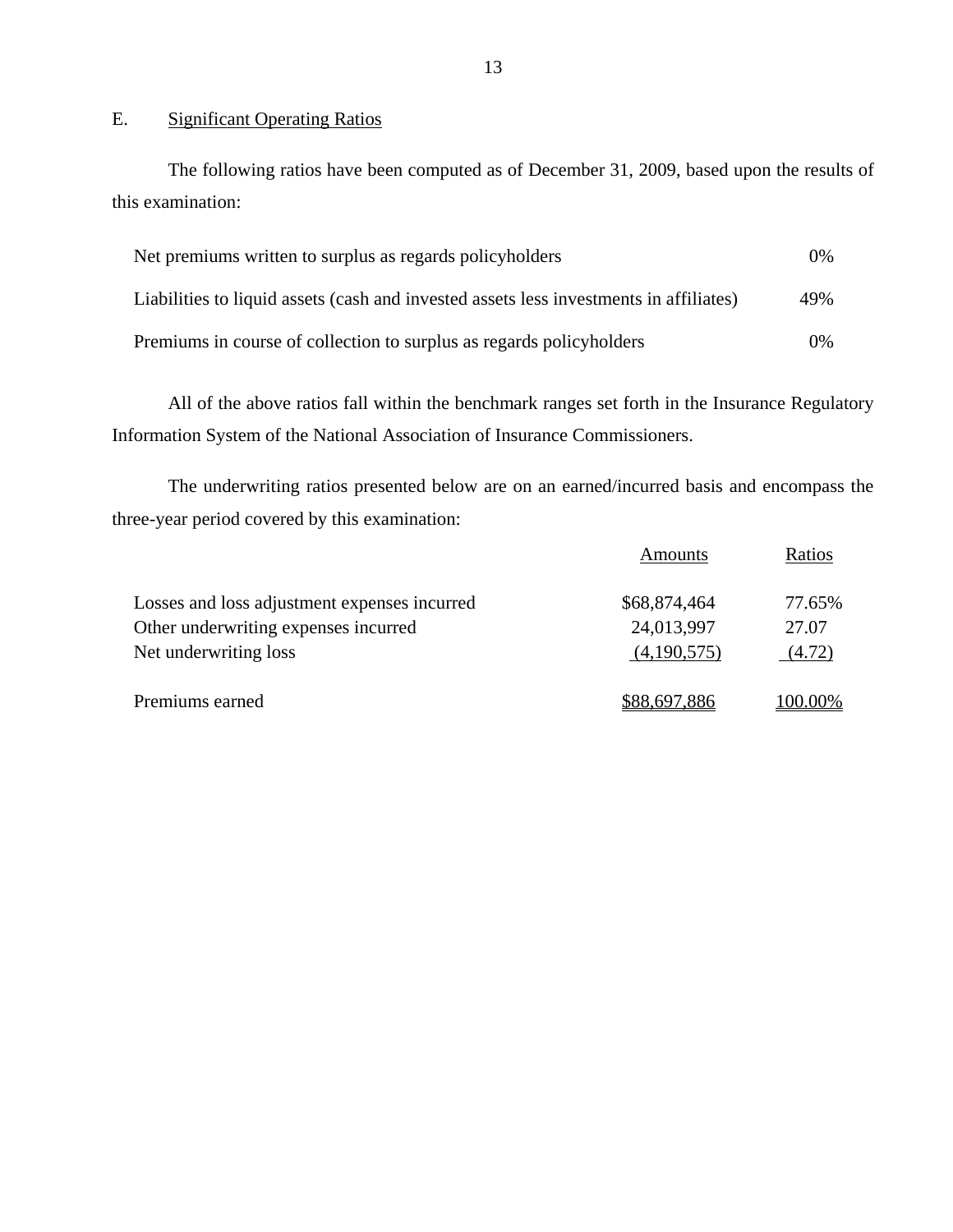# **3. FINANCIAL STATEMENTS**

# A. Balance Sheet

The following shows the assets, liabilities and surplus as regards policyholders as of December 31, 2009 as determined by this examination and as reported by the Company.

|                                                      |              | Non-Admitted | Net Admitted |
|------------------------------------------------------|--------------|--------------|--------------|
| Assets                                               | Assets       | Assets       | Assets       |
| <b>Bonds</b>                                         | \$23,886,772 |              | \$23,886,772 |
| Cash, cash equivalents and short-term investments    | 2,141,753    |              | 2,141,753    |
| Investment income due and accrued                    | 278,224      |              | 278,224      |
| Amounts recoverable from reinsurers                  | (2,542)      |              | (2,542)      |
| Net deferred tax asset                               | 502,523      | \$415,138    | 87,385       |
| Receivables from parent, subsidiaries and affiliates | 6,310,966    |              | 6,310,966    |
| Other receivables                                    | (156)        |              | (156)        |
| Total assets                                         | \$33,117,540 | \$415,138    | \$32,702,402 |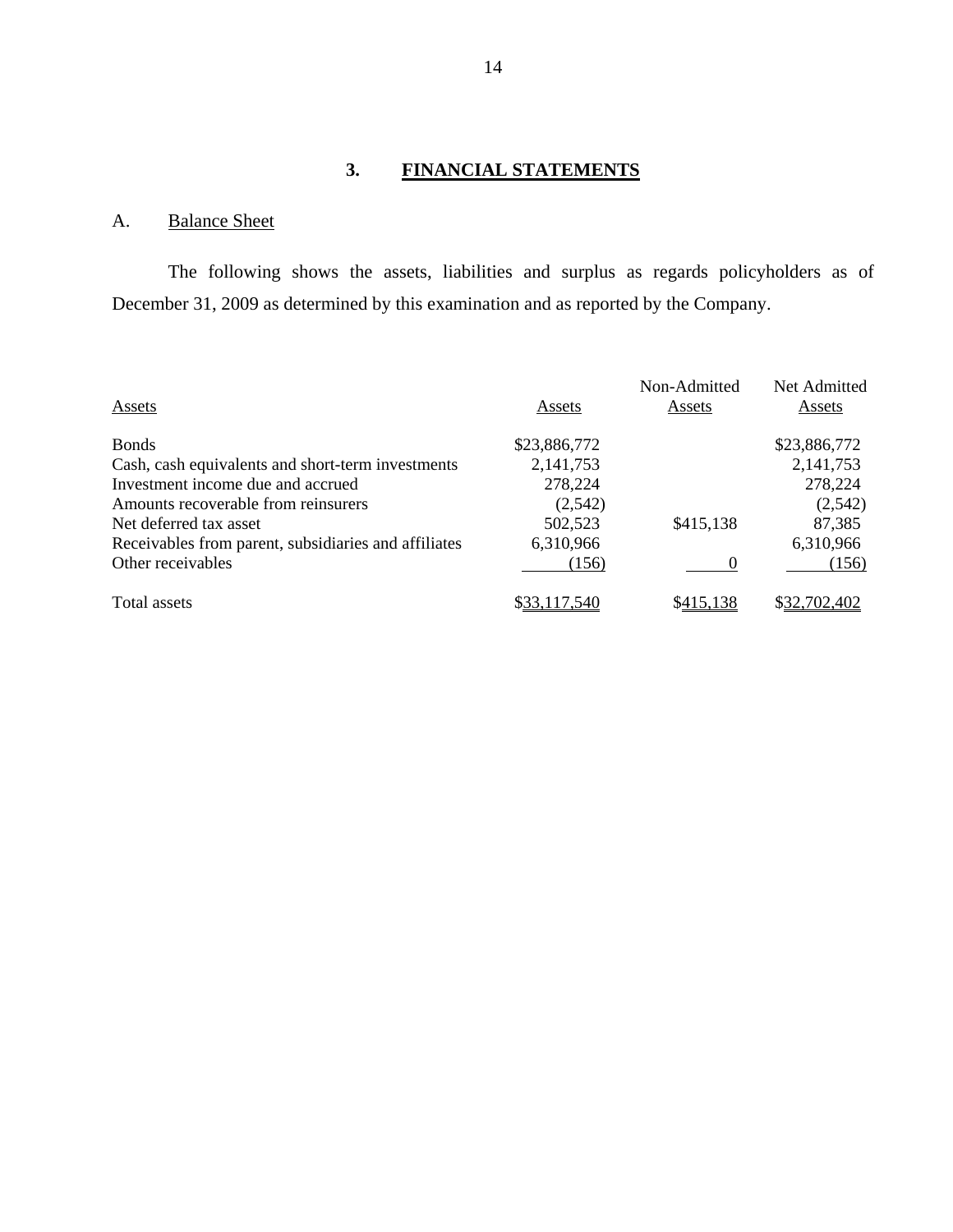| Liabilities, Surplus and Other Funds                            |             |              |
|-----------------------------------------------------------------|-------------|--------------|
| Liabilities                                                     |             | Amount       |
| Losses                                                          |             | \$9,119,426  |
| Reinsurance payable on paid losses and loss adjustment expenses |             | 709,372      |
| Loss adjustment expenses                                        |             | 2,735,454    |
| Current federal and foreign income taxes                        |             | 82,034       |
| Ceded reinsurance premiums payable                              |             | 148,159      |
| Payable to parent, subsidiaries and affiliates                  |             | 12,152       |
| <b>Total liabilities</b>                                        |             | \$12,806,597 |
| <b>Surplus and Other Funds</b>                                  |             |              |
| Common capital stock                                            | \$6,000,000 |              |
| Gross paid in and contributed surplus                           | 4,791,928   |              |
| Unassigned funds (surplus)                                      | 9,103,877   |              |
| Surplus as regards policyholders                                |             | 19,895,805   |
| Total liabilities, surplus and other funds                      |             | \$32,702,402 |

NOTE: The Internal Revenue Service has completed its audits of the Company's consolidated Federal Income Tax returns through tax year 2002. All material adjustments, if any, made subsequent to the date of examination and arising from said audits, are reflected in the financial statements included in this report. Audits covering tax years 2003 through 2005 are currently under examination. The Internal Revenue Service has not yet begun to audit tax returns covering tax years 2006 through 2009. The examiner is unaware of any potential exposure of the Company to any tax assessment and no liability has been established herein relative to such contingency.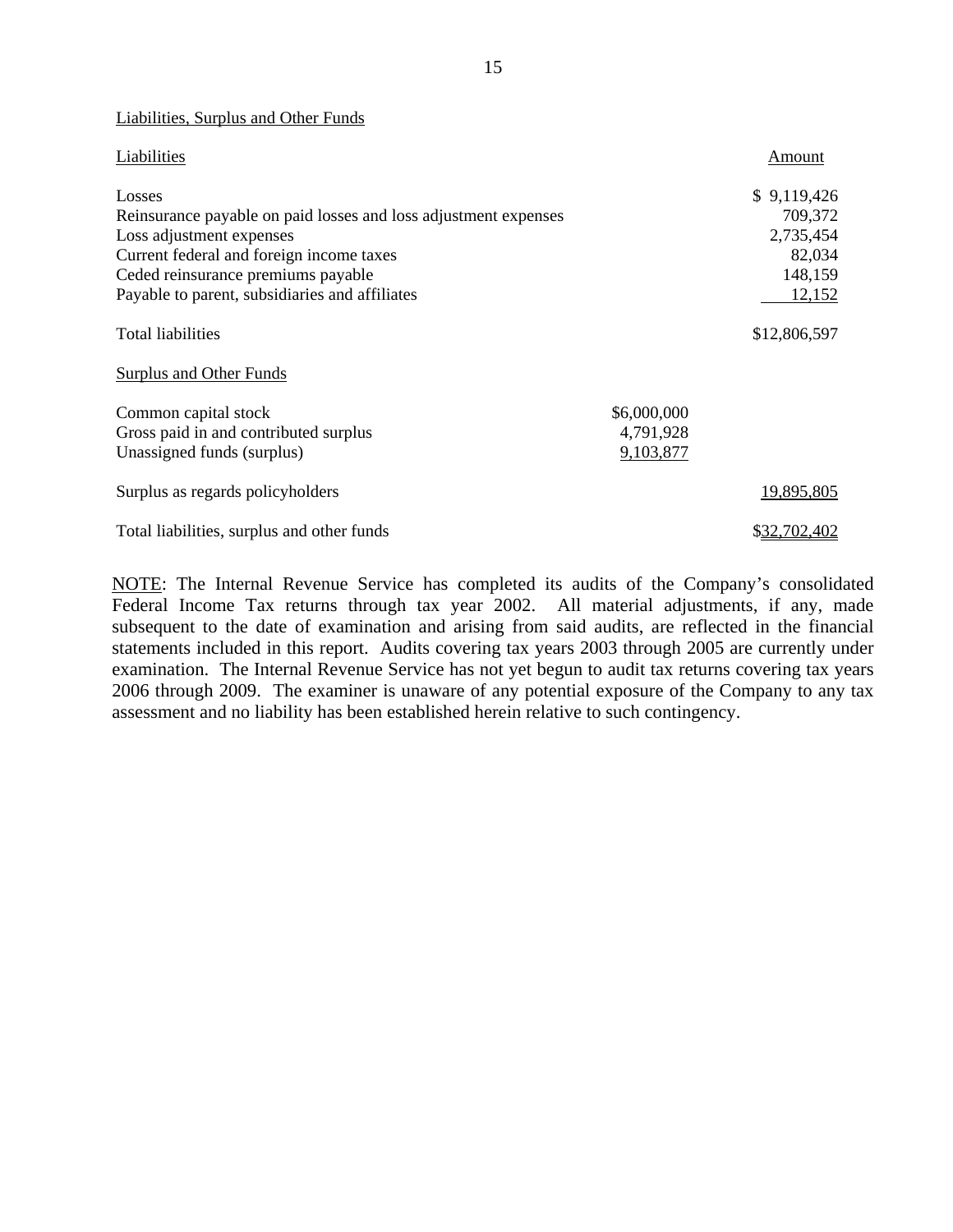# B. Statement of Income

Surplus as regards policyholders increased \$2,319,543 during the three-year examination period January 1, 2007, through December 31, 2009, detailed as follows:

| <b>Underwriting Income</b>                                                                                                                                    |                                                    |                            |
|---------------------------------------------------------------------------------------------------------------------------------------------------------------|----------------------------------------------------|----------------------------|
| Premiums earned                                                                                                                                               |                                                    | \$88,697,886               |
| Deductions:<br>Losses incurred<br>Loss adjustment expenses incurred<br>Other underwriting expenses incurred<br>LAD program fee                                | \$57,099,317<br>11,775,147<br>23,985,540<br>28,457 |                            |
| Total underwriting deductions                                                                                                                                 |                                                    | 92,888,461                 |
| Net underwriting gain or (loss)                                                                                                                               |                                                    | \$(4,190,575)              |
| <b>Investment Income</b>                                                                                                                                      |                                                    |                            |
| Net investment income earned<br>Net realized capital gains or (losses)<br>Net investment gain or (loss)                                                       | \$4,913,366<br>279,177                             | 5,192,543                  |
| Other Income                                                                                                                                                  |                                                    |                            |
| Net gain or (loss) from agents' or premium balances<br>charged off<br>Finance and service charges not included in premiums<br>Loss on retroactive reinsurance | \$(1,249,833)<br>2,222,549<br>(120, 562)           |                            |
| Total other income                                                                                                                                            |                                                    | 852,154                    |
| Net income after dividends, after capital gains tax<br>and before all federal and foreign income taxes<br>Federal and foreign income taxes incurred           |                                                    | \$1,854,122<br>(1,434,091) |
| Net income                                                                                                                                                    |                                                    | \$ 3,288,213               |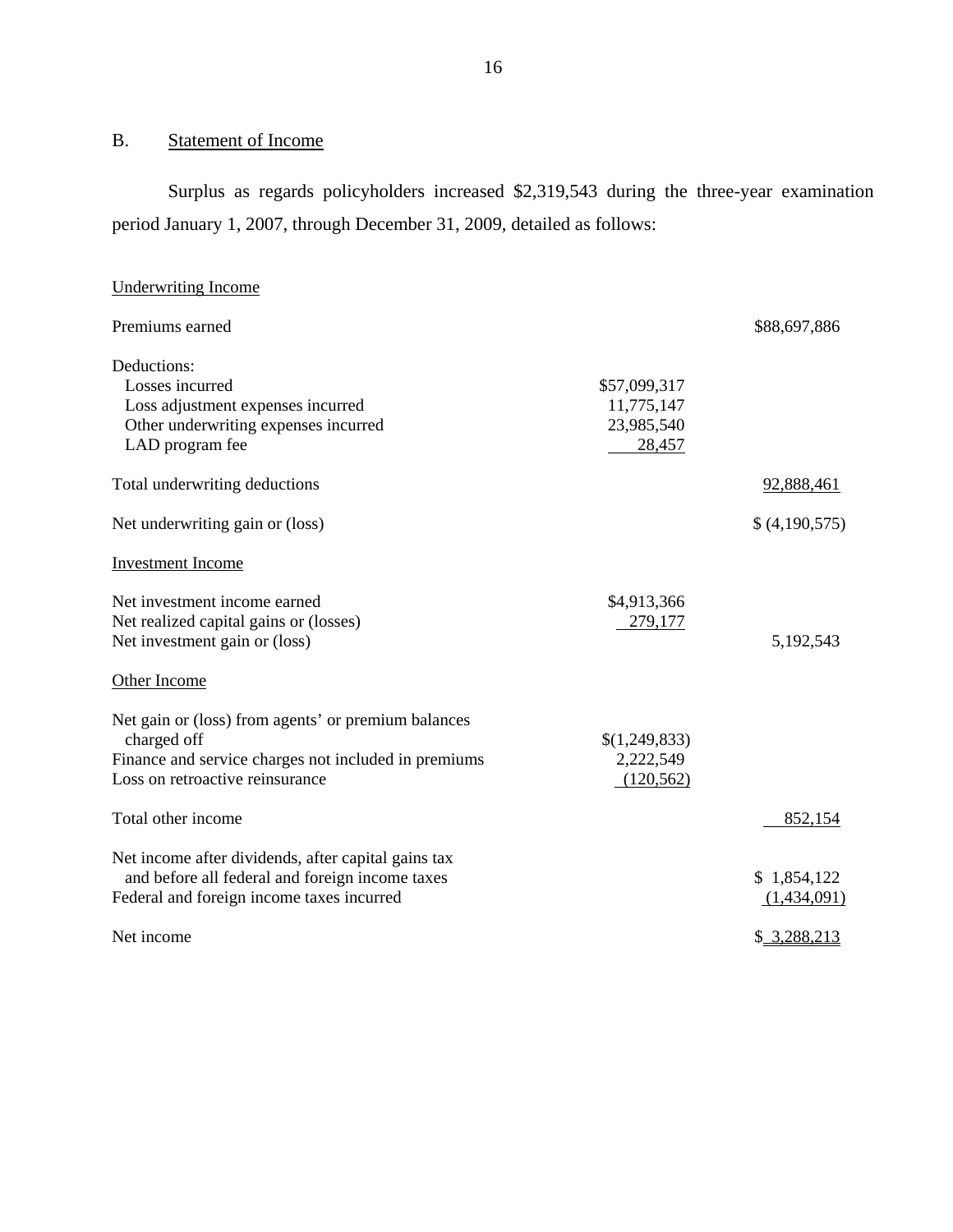#### C. Capital and Surplus Account

#### Surplus as regards policyholders per report on examination as of December 31,  $\overline{2006}$  \$17,576,262

|                                                                                                                     | Gains in<br>Surplus | Losses in<br>Surplus       |              |
|---------------------------------------------------------------------------------------------------------------------|---------------------|----------------------------|--------------|
| Net income or (loss)<br>Change in net deferred income tax<br>Change in non-admitted assets<br>Prior year adjustment | \$3,288,213         | \$647,891<br>320,753<br>26 |              |
| Total gains and losses                                                                                              | \$3,288,213         | \$968,670                  |              |
| Net increase (decrease) in surplus                                                                                  |                     |                            | 2,319,543    |
| Surplus as regards policyholders per report<br>on examination as of December 31, 2009                               |                     |                            | \$19,895,805 |

### **4. LOSSES AND LOSS ADJUSTMENT EXPENSES**

The examination liability of \$11,854,880 is the same as the amount reported by the Company as of the examination date. The examination analysis was conducted in accordance with generally accepted actuarial principles and practices and was based on statistical information contained in the Company's internal records and in its filed annual statement.

## **5. COMPLIANCE WITH PRIOR REPORT ON EXAMINATION**

The prior report on examination contained eight recommendations as follows (item letters and page numbers refer to that of the prior report):

#### ITEM PAGE NO.

9

# Reinsurance

A. Reinsurance<br>It is recommended that the Company re-evaluate the benchmarks referenced in the risk transfer worksheet and advise the Department of the results of this review.

The recommendation is no longer applicable. The Company was acquired by Farmers Insurance Exchange, Truck Insurance Exchange, and Fire Insurance Exchange on July 1, 2009.

17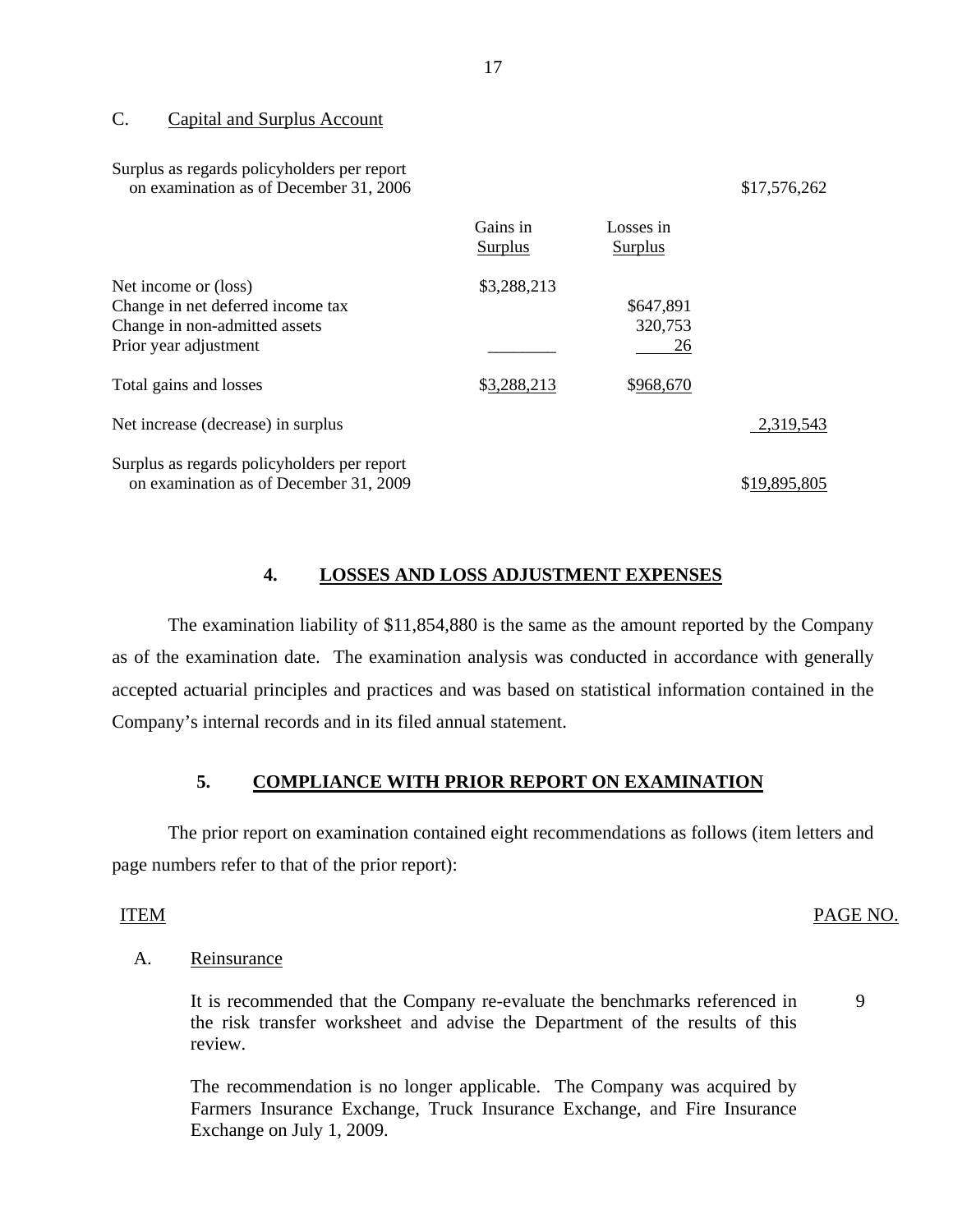#### **Holding Company System**

# B. Holding Company System<br>Tax Payment Allocation Agreement

 i. It is recommended that the Company amend the tax payment allocation 11 agreement in accordance with the Department Circular Letter No. 33 (1979) and submit the agreement to the Department for non disapproval in accordance with the Department Circular Letter No. 33 (1979).

The recommendation is no longer applicable. The Company was acquired by Farmers Insurance Exchange, Truck Insurance Exchange, and Fire Insurance Exchange on July 1, 2009.

ii. It is recommended that the Company settle intercompany federal income tax 11 balances within 30 days of filing of the consolidated federal tax returns in accordance with the Department Circular Letter No. 33 (1979).

The recommendation is no longer applicable. The Company was acquired by Farmers Insurance Exchange, Truck Insurance Exchange, and Fire Insurance Exchange on July 1, 2009.

#### **Investment Advisory Agreement**

It is recommended that the Company amend the investment advisory agreement 11 to reflect the current name of the Company and the custodian, as well as the officers and directors authorized to take action under the agreement. The amendment should be filed with the New York State Insurance Department in accordance with Section 1505(d)(3) of the New York Insurance Law.

The recommendation is no longer applicable. The Company was acquired by Farmers Insurance Exchange, Truck Insurance Exchange, and Fire Insurance Exchange on July 1, 2009.

#### **Managing General Agent Agreement**

It is recommended that the Company file all future intercompany reinsurance 12 and service agreements and amendments with the Department in a timely manner in accordance with Article 15 of the New York Insurance Law.

The Company has complied with this recommendation.

#### **Accounts and Records**

#### Record Retention for Independent Auditors' Workpapers

C. Accounts and Records<br>Record Retention for Independent Auditors' Workpapers<br>It is recommended that the Company require their independent auditors to 14 include the required record retention clause in the engagement letters for future audits in accordance with Part 89.2(c) of New York Department Regulation 118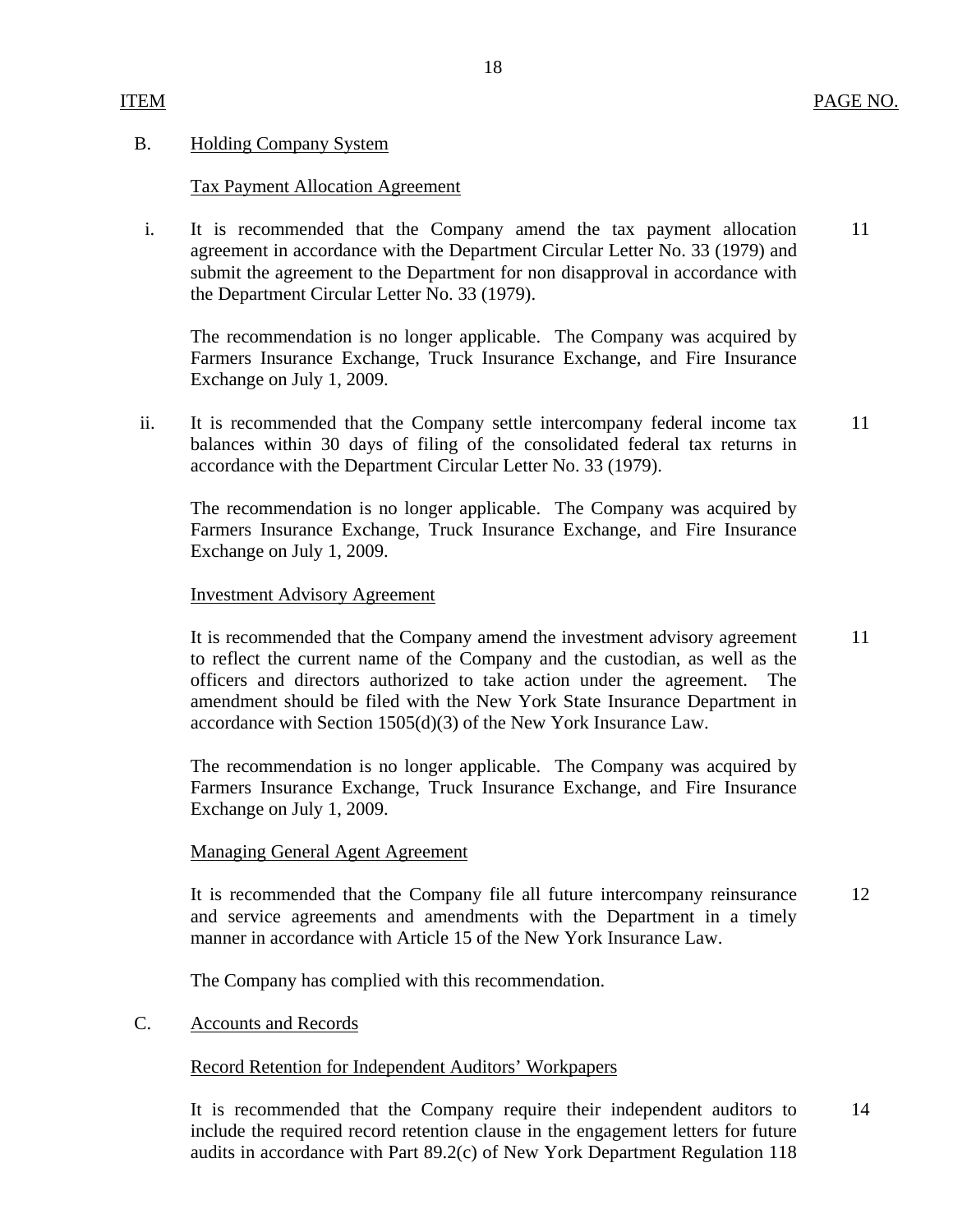<span id="page-20-0"></span>and Part 243.2(b)(7) of New York Regulation 152.

The Company has complied with this recommendation.

Remittances and Items Not Allocated

It is recommended that the Company report unapplied cash as a liability in 15 "Remittances and items not allocated" in accordance with the Annual Statement Instructions and SSAP No. 67 of the NAIC Accounting Practices and Procedures Manual.

The Company has complied with this recommendation.

**Risk Management and Internal Control** 

D. Risk Management and Internal Control<br>It is recommended that the Company continue to monitor and remediate the 15 control deficiencies as an on-going effort to enhance the control environment.

The Company has complied with this recommendation.

# **6. SUMMARY OF COMMENTS AND RECOMMENDATIONS**

## **ITEM**

## ITEM PAGE NO.

- Management
- A. Management<br>i. It is recommended that the Company obtain and maintain the signed statements 5 from each member of its board of directors confirming that such member has received and read the report on examination pursuant to the provisions of Section 312(b) of the New York Insurance Law.
- B. Holding Company System
- i. It is recommended that the Company adhere to the provisions of Section 1505(d) 12 of the New York Insurance Law and Department Circular Letter 1979-33.
- ii. It is recommended that the Company settle its intercompany balances in a timely 12 manner and not admit any amounts over ninety days due pursuant to the provisions of SSAP No. 25.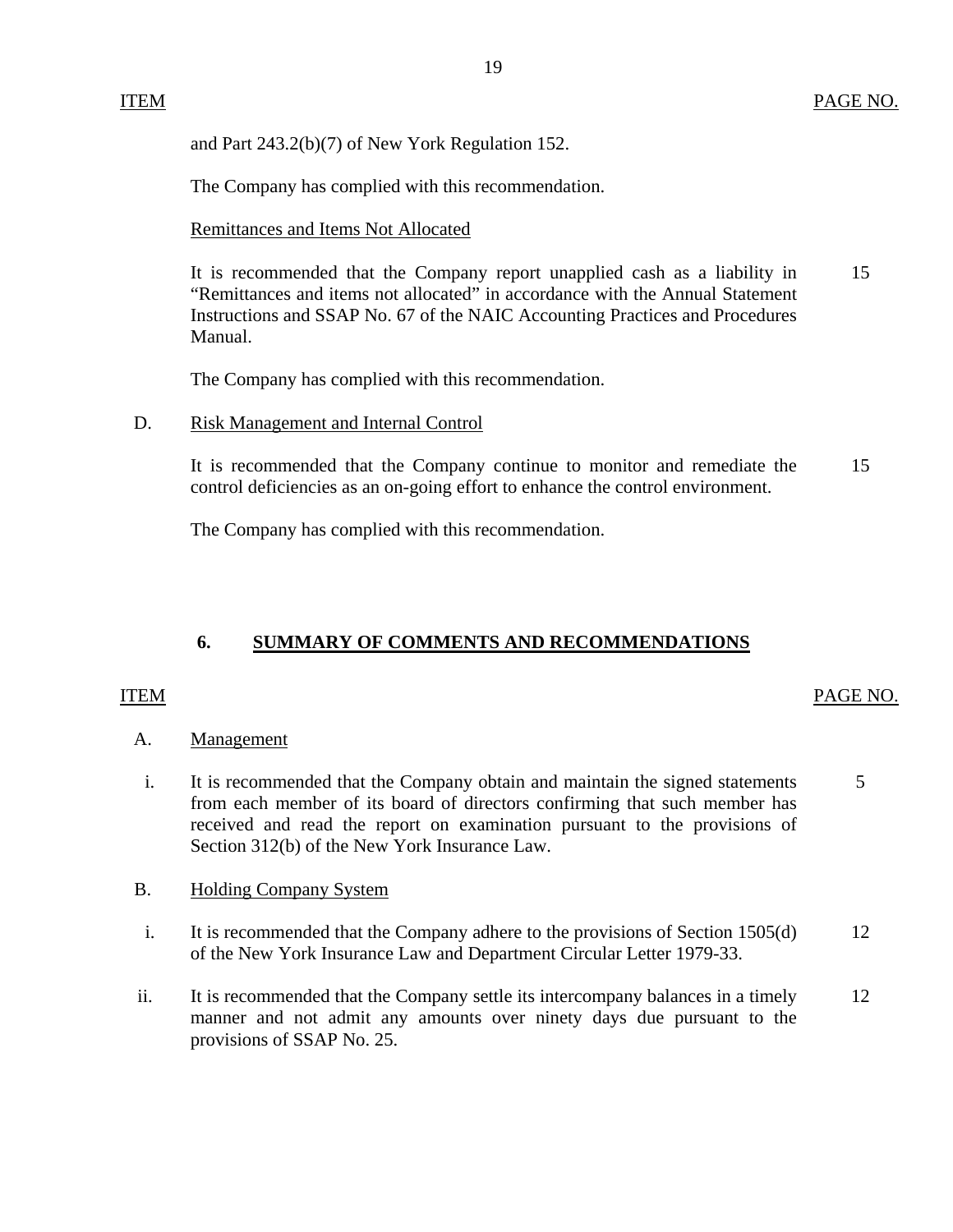Respectfully submitted,

| Jimmie Newsome               |  |
|------------------------------|--|
| Associate Insurance Examiner |  |

STATE OF NEW YORK ) )ss: COUNTY OF NEW YORK )

JIMMIE NEWSOME, being duly sworn, deposes and says that the foregoing report, subscribed by him, is true to the best of his knowledge and belief.

 $\overline{a}$  $\sqrt{s}$ /s/ Jimmie Newsome

Subscribed and sworn to before me

this  $\qquad \qquad \text{day of} \qquad \qquad .2011.$